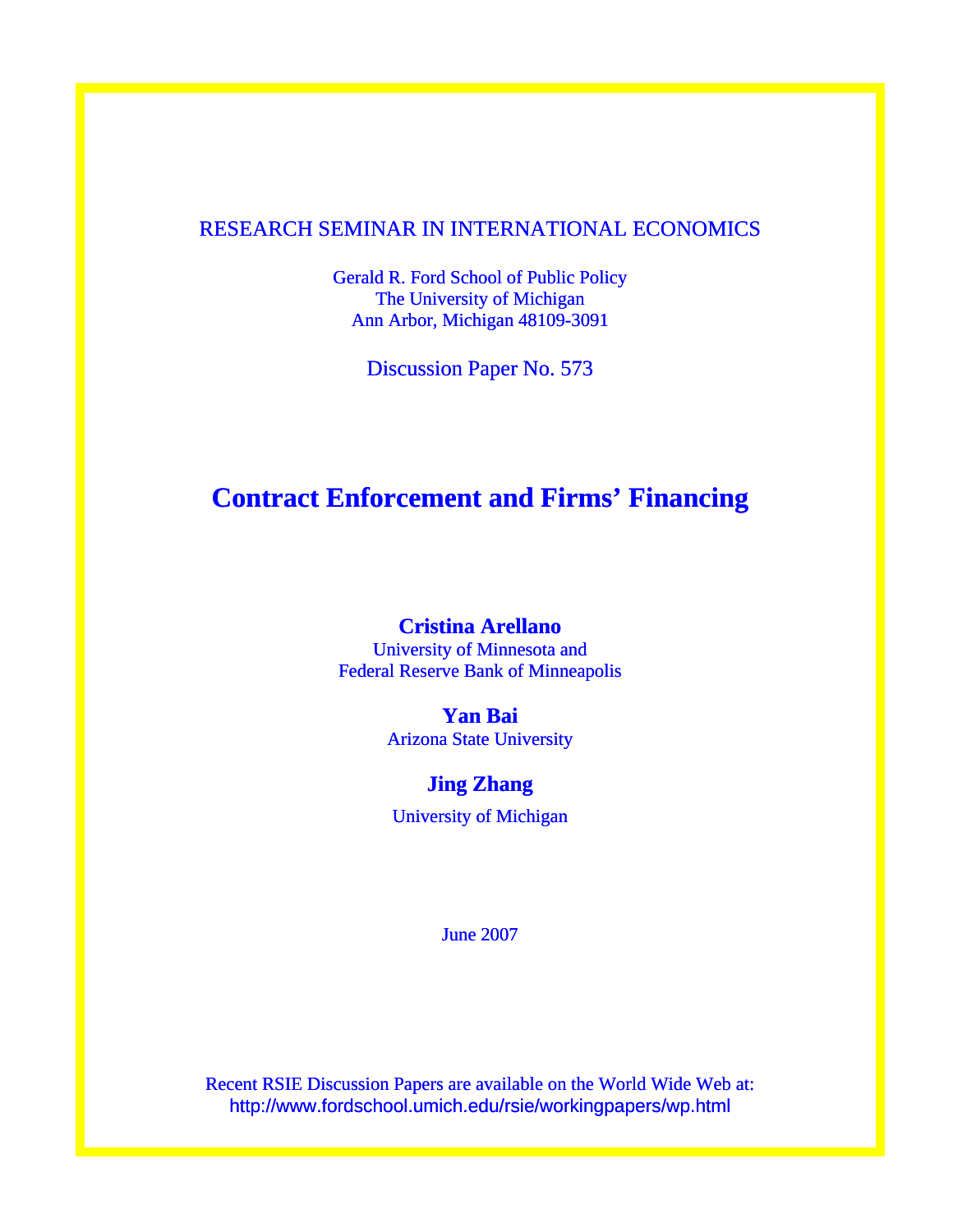# Contract Enforcement and Firms' Financing<sup>∗</sup>

Cristina Arellano University of Minnesota and Federal Reserve Bank of Minneapolis

Yan Bai Arizona State University

Jing Zhang University of Michigan

June 2007

### Abstract

This paper studies how the degree of contract enforcement in a country influences firms' financing decisions. We first document empirical facts on debt financing for two new firm-level datasets in the United Kingdom and Ecuador. In the United Kingdom, small firms borrow more relative to their assets than large firms, whereas in Ecuador small firms borrow less. We build a dynamic model of firms' debt financing where debt is constrained by the likelihood of default, which varies across firms and economies with different degrees of enforcement. Because of their low firm values, small firms are mostly affected by abundance or scarcity of economy-wide loans generated by weak or strong contract enforcement. We calibrate our model to the datasets in the two countries and find that our mechanism can quantitatively account for the patterns observed in the data.

<sup>∗</sup>Arellano: arellano@econ.umn.edu; Bai: yan.bai@asu.edu; Zhang: jzhang@umich.edu. We thank Katya Kartashova for excellent research assistance and Francisco Arellano for help with the dataset of Ecuador.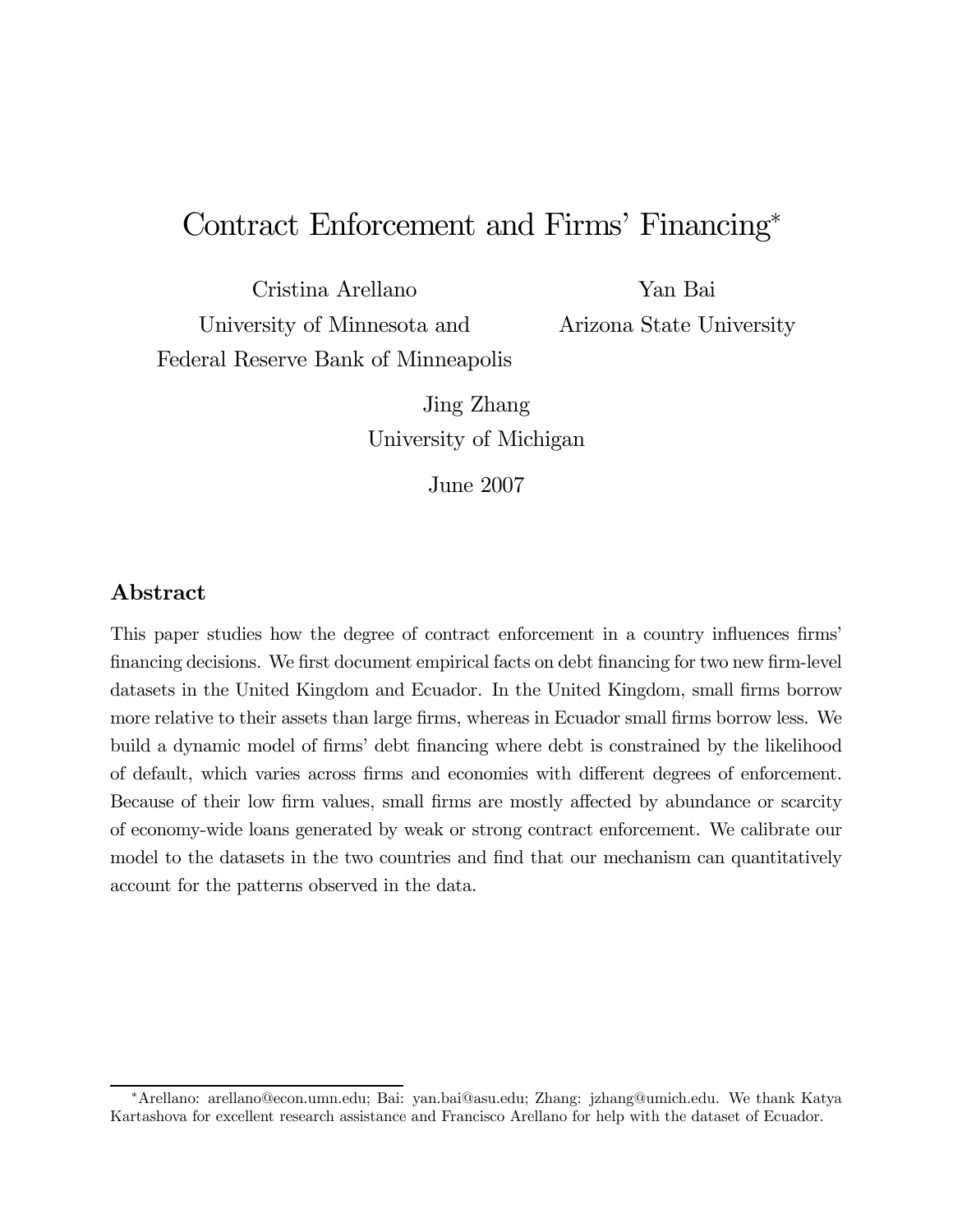## 1 Introduction

Do firms finance their assets differently across countries? In the United Kingdom small firms use more debt financing than large firms, whereas in Ecuador small firms use less debt financing than large firms. The stark difference in the financing patterns across countries is exemplified in the behavior of small firms: their ratio of debt to assets in Ecuador is half of that in the United Kingdom. We develop a model that can rationalize the empirical regularities where firms' debt financing is constrained by lack of enforcement in financial contracts. Firms in economies with weak contract enforcement face limited loans that are especially restricted for the smaller firms because they have larger default probabilities.

We document the financing patterns of firms in Ecuador and the United Kingdom for two new firm-level comprehensive datasets. We find that debt relative to assets is on average higher for firms in the UK than for firms in Ecuador and that the relation between debt and size varies across countries. In the United Kingdom debt to assets ratios of smaller firms are on average 1.0, whereas they are 0.6 for the large firms. In contrast, in Ecuador debt to assets ratios of smaller firms are 0.4, whereas they are 0.7 for the larger firms. We also document the relation between size, growth, and exit. Both countries feature the common size-growth relation: small firms grow faster than large firms conditional on survival.<sup>1</sup> We also find that in Ecuador small firms have higher exit rates than large firms, and that the debt levels of the exiting firms are larger than those of the continuing firms conditional on size. We choose these countries because of data availability and also because we want to contrast firms' financing in economies with different degrees of contract enforcement.

The paper develops a dynamic model of firms' debt financing to study the patterns found in the data. Debt is constrained by the likelihood of default, which varies across heterogeneous firms and economies with different degrees of contract enforcement. Firms use debt to finance capital and for precautionary motives because they want to avoid firm failure after a sequence of low shocks. In economies with good enforcement, default is unlikely and loan availability is large for all firms. The ease of loans allows small firms to keep a disproportionately smaller buffer of precautionary savings as the economy-wide borrowing opportunities are larger for them. Thus, the ratio of debt to assets of small firms is higher than that of large firms. In economies with weak enforcement, loans are limited because of high probabilities of default. Firms do not have the tools to smooth fluctuations and firm value is low as firms engage in costly accumulation of assets to partially insure against firm failure. Small firms use debt most conservatively given their highest likelihood of failure because of their low and volatile

<sup>&</sup>lt;sup>1</sup>The relation between size, growth, and exit has been documented extensively for U.S. firms. See, for example, Rossi-Hansberg and Wright (2005) and Klette and Kortum (2004).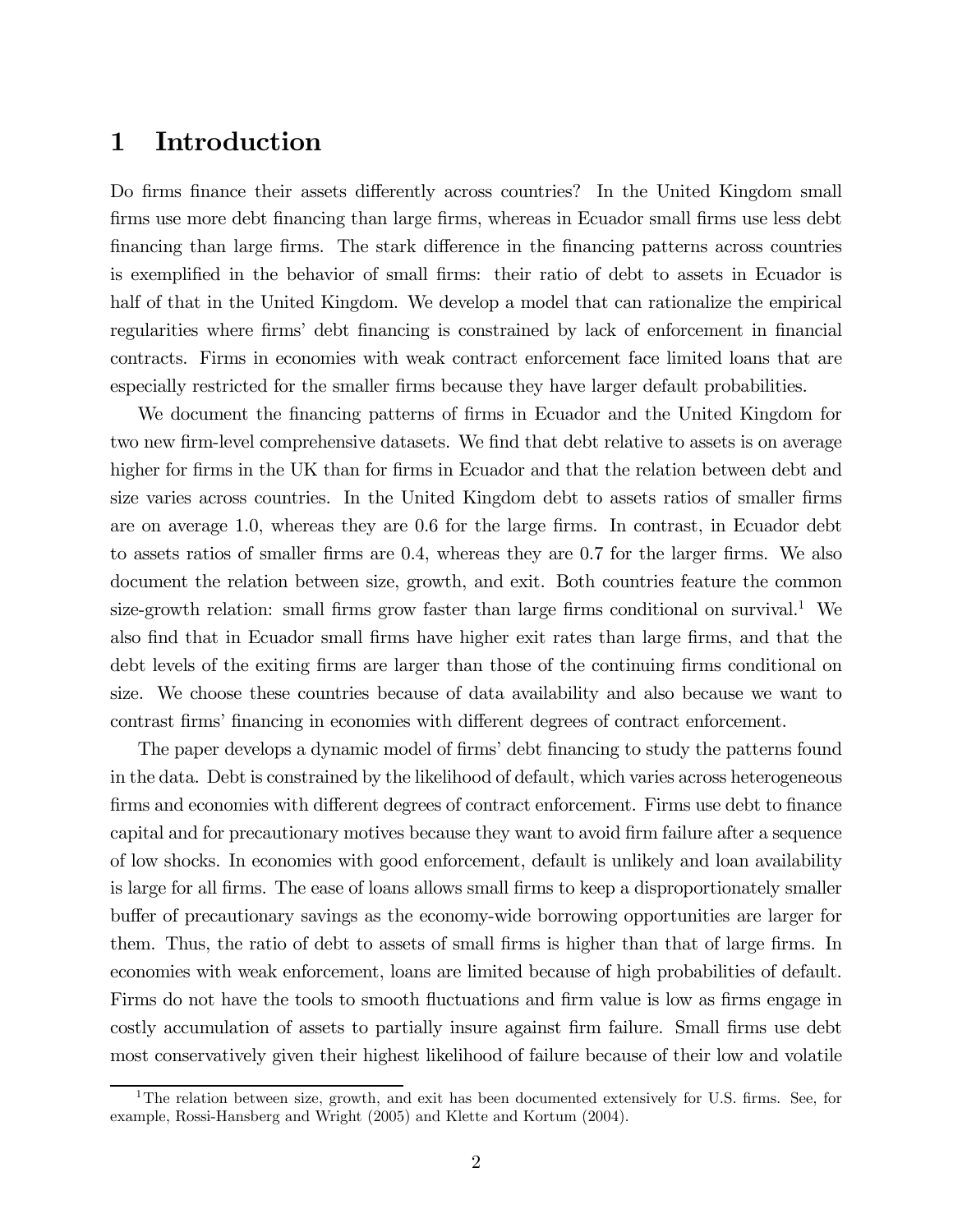value. Thus, the ratio of debt to assets of small firms is lower than that of large firms. We quantify these mechanisms by calibrating our model to Ecuador and the UK and find that the model provides a unified rationale for the relation between debt financing and size that is dependent on the degree of contract enforcement.

The framework is a dynamic model of heterogeneous firms similar to Albuquerque and Hopenhayn (2004) but with incomplete markets as in Cooley and Quadrini (2001). Firms finance capital using their own income and borrowing from creditors. Firms' productivity consists of two components: a permanent component and an i.i.d. component. We assume loan contracts cannot be contingent on the shock realization and thus are simply debt contracts. After observing their shocks, firms choose to either repay the debt due and remain in operation or default and get a constant default value. If they remain in operation, firms choose investment, the new debt contract, and dividends. Low productivity shocks are costly because they might lead to firm failure or costly private equity issuances.

The set of equilibrium loans available incorporates the likelihood of default events. The incentives to repay or default are determined by the firm's value relative to the value of default, controlled by the degree of contract enforcement. Weak contract enforcement acts like a tax on borrowing, which limits loans for all firms. Small firms are affected more because their firm value relative to the tax is smaller, and thus the set of loans available relative to their assets is stricter. Strong contract enforcement acts like a subsidy on borrowing, which enables all firms to issue more debt. Likewise, it expands the set of available loans disproportionately for small firms given that the subsidy relative to their value is large. We show analytically for the case with no uncertainty that firms' borrowing capacities relative to their assets is increasing with size when enforcement is weak, and is decreasing with size when enforcement is strong. These patterns of borrowing capacities relative to assets also carry over to the case with uncertainties.

Given the set of loans available, firms' choices over borrowing depend on their current income and investment needs, and precautionary incentives to self-insure for the future. When firms have a large income, they finance their investment largely with inside cash while reducing their levels of debt. This is optimal because lower levels of debt reduce default probabilities, interest rate premia, and equity issuance costs. In fact, these firms use their income to invest, save in the risk-free bond, and distribute dividends. Firms with low levels of income borrow large loans to finance all the investment and to roll over part of the loan due while distributing zero dividends. With incomplete markets, the large set of loans available in strong enforcement economies is beneficial for firms because they can avoid the costly accumulation of assets for precautionary motives.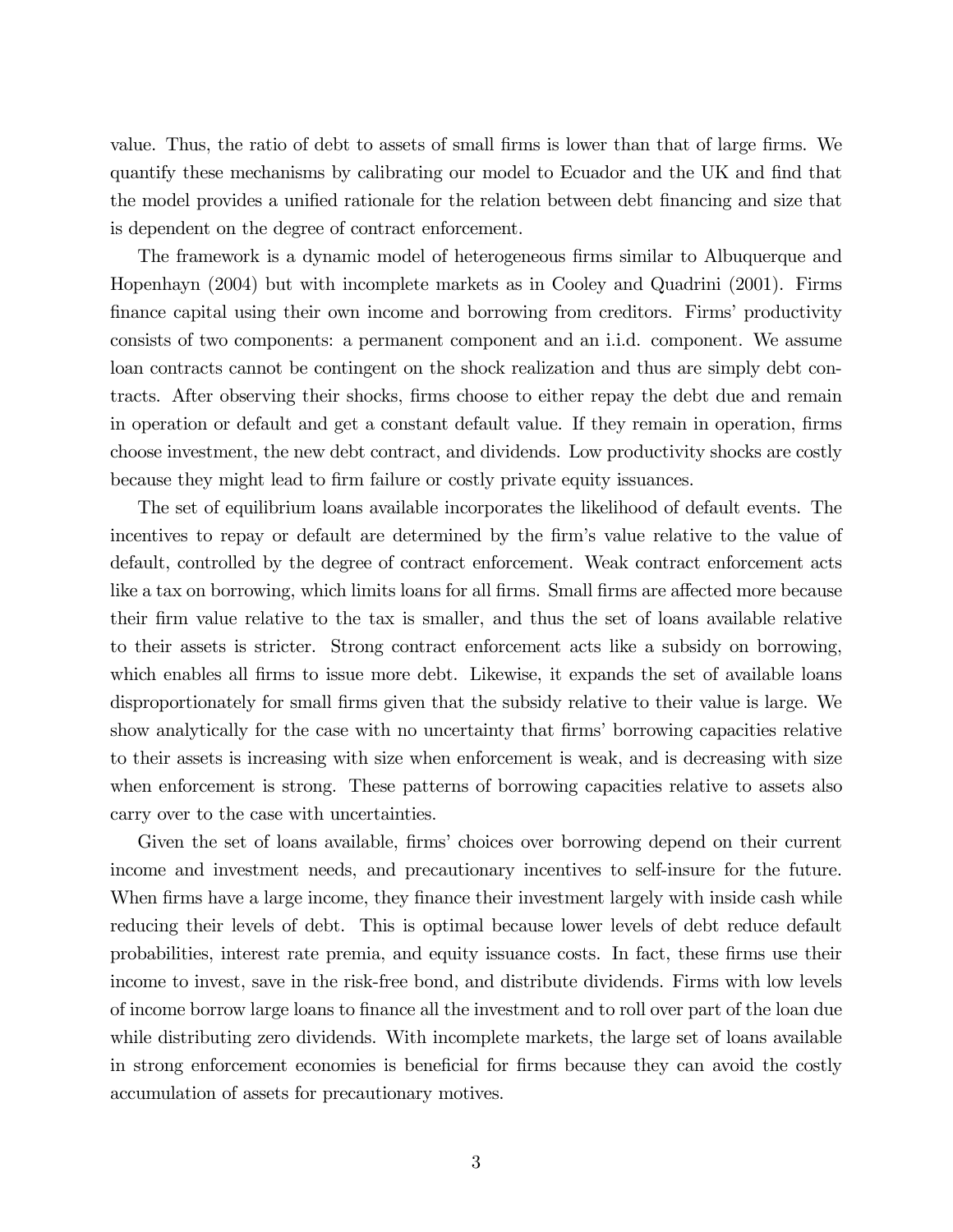We calibrate the full model to match certain features of the firm size distribution in Ecuador. We then increase the degree of contract enforcement and compare the results to the British dataset. We find that the enforcement friction and incomplete markets can deliver the features of the data in terms of the debt to asset ratios observed in both countries. The model can quantitatively account for the relation between size and debt to asset ratios ranging from 0.4 for small firms to 0.7 for large firms in Ecuador. The model with a stronger degree of enforcement can also account for the decreasing relation between debt to assets and size with ratios matching those in the UK data. Both precautionary savings motives and endogenous firm-specific borrowing limits that depend on the degree of contract enforcement allow the model to deliver these results. The model reproduces qualitatively the growth-size relation similar to the data: small firms grow faster than large firms. The model also generates the fact that small firms tend to exit more than large firms and that the exiting firms have larger debt to asset ratios as in the data. We also find that the degree of contract enforcement has important real implications on the output and firm value, especially for small firms. A small firm in a good enforcement economy can produce twice as much and can have an 8% higher value than if it were located in a weak enforcement economy.

Finally, we use our datasets to test two implications of our model regarding the determinants of the firms' debt to assets ratios and default decisions. We find that consistent with the model's predictions, low-income firms in both countries have on average larger debt to assets ratios the following period after controlling for size. In terms of exit, we also find evidence that consistent with the model, firms with low profit to assets ratios and high leverage ratios are more likely to exit the following period after controlling for size. Thus, these further tests are consistent with the mechanisms of the model that firms use debt to smooth income and that firms with large debt and low income are more likely to fail.

The paper is related to the literature that studies the implications of financial frictions and agency problem for the dynamics and sizes of firms. Our model is closest to Cooley and Quadrini (2001), who study how financial frictions can rationalize the relation of exit and growth with size. However, we concentrate on how the degree of contract enforcement across countries can help explain the differential financing patterns of small firms. Moreover Cooley and Quadrini's model imposes an upper bound on the level of liquid assets, which limits the precautionary motive for debt use. Albuquerque and Hopenhayn (2004) focus on the effects of enforcement problems and solve for the optimal state contingent contract. Our environment is different from theirs in that we consider an incomplete set of assets. Incomplete markets allow for firms in the model with a history of bad shock to decrease their value while increasing debt holdings through time and allow precautionary savings to play a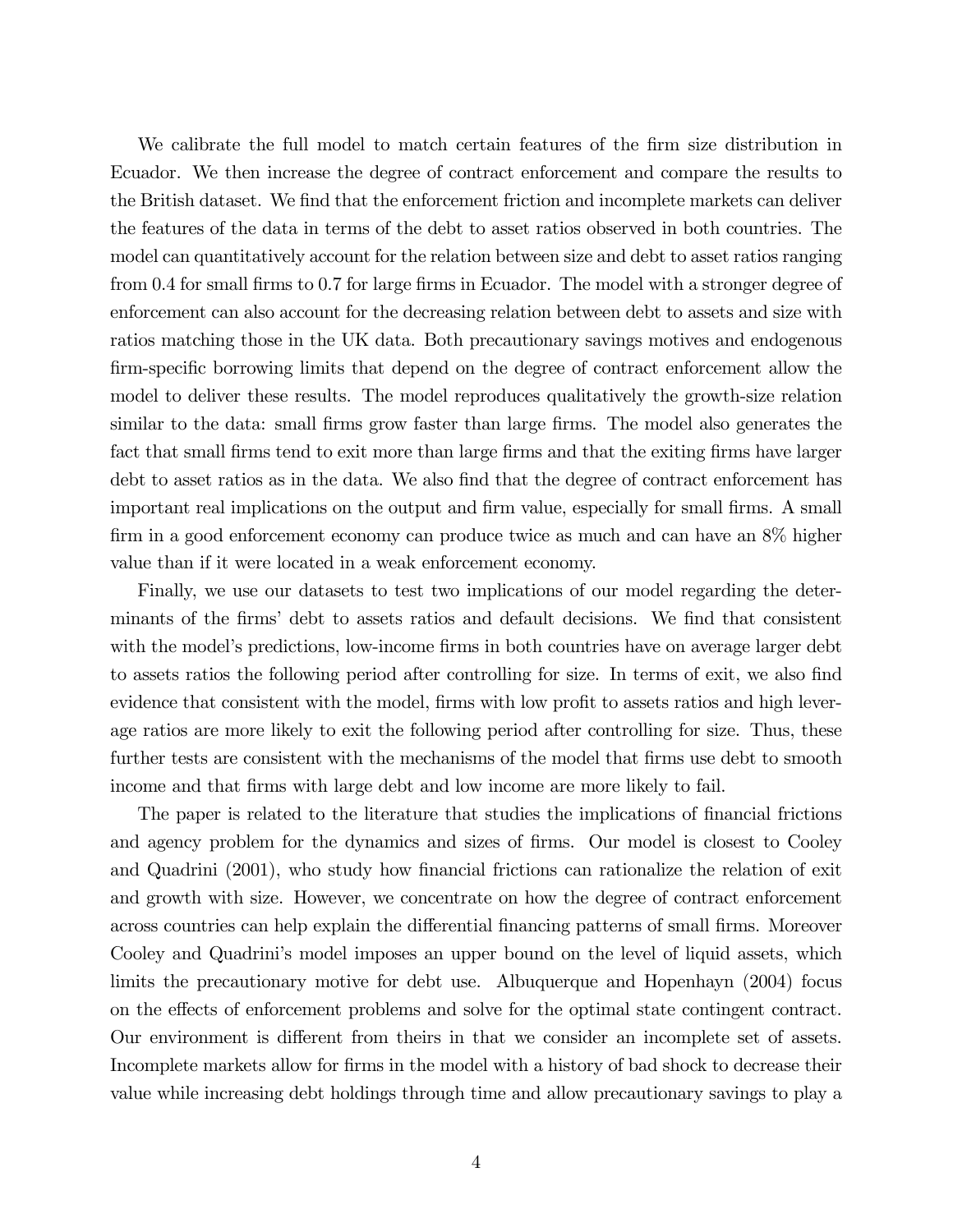role.

Clementi and Hopenhayn (2006) and Quadrini (2004) study financial constraints that arise due to informational asymmetries between the lender and the entrepreneur and show that moral hazard considerations can rationalize borrowing constraints, which makes investment sensitive to cash flows. They show that information asymmetries can also provide a rationale for the relation between growth and size. DeMarzo and Fishman (2007) study the effects on investment within a large set of agency problems between equity and debt holders. They find that the positive relation between investment and current and past cash flows is robust to a large class of optimal contracting models that feature informational asymmetries. Moreover, they find that leverage ratios are larger for small firms. Our model generates a similar dependency of investment to cash flow due to imperfections in the degree of enforcement in contracts; however, our model provides a rationale for why small firms can have higher or lower leverage ratios relative to large firms depending on the degree of contract enforcement.

The paper is also related to a vast literature on the optimal capital structure of firms in corporate finance, which is motivated by the classic Modigliani-Miller irrelevance propositions.<sup>2</sup> Among various strands of theories on capital structures, our model falls into the dynamic trade-off theory. Two close works in this strand of literature are Hennessy and Whited (2005) and Miao (2005). Hennessy and Whited (2005) develop a dynamic trade-off model with the presence of taxes and financial distress costs. They model corporate taxes to be progressive, as in the United Kingdom. Their model predicts that larger firms use debt more because they face higher tax rates, which is at odds with the size-leverage relation we document for the United Kingdom. Miao (2005) develops a model where firms choose debt and exit decisions to optimally respond to stochastic productivities. However, the debt decision is static as all firms choose only the same perpetuity level of debt when they enter. In his model, small firms with low productivity shocks have higher leverage ratios because their equity value is small. In our paper, the firm's debt decision is dynamic, firms can choose to exit, and the interest on debt is time varying, reflecting endogenous default probabilities. In addition, our framework rationalizes that small firms can have smaller debt to asset ratios because debt is more constrained for them given their higher default probabilities.

### 2 Empirical Facts

We have compiled a new dataset of firms from two countries: Ecuador and the United Kingdom (UK). The countries differ in terms of GDP per capita and contract enforcement

<sup>&</sup>lt;sup>2</sup>See Harris and Raviv (1991) for a comprehensive review.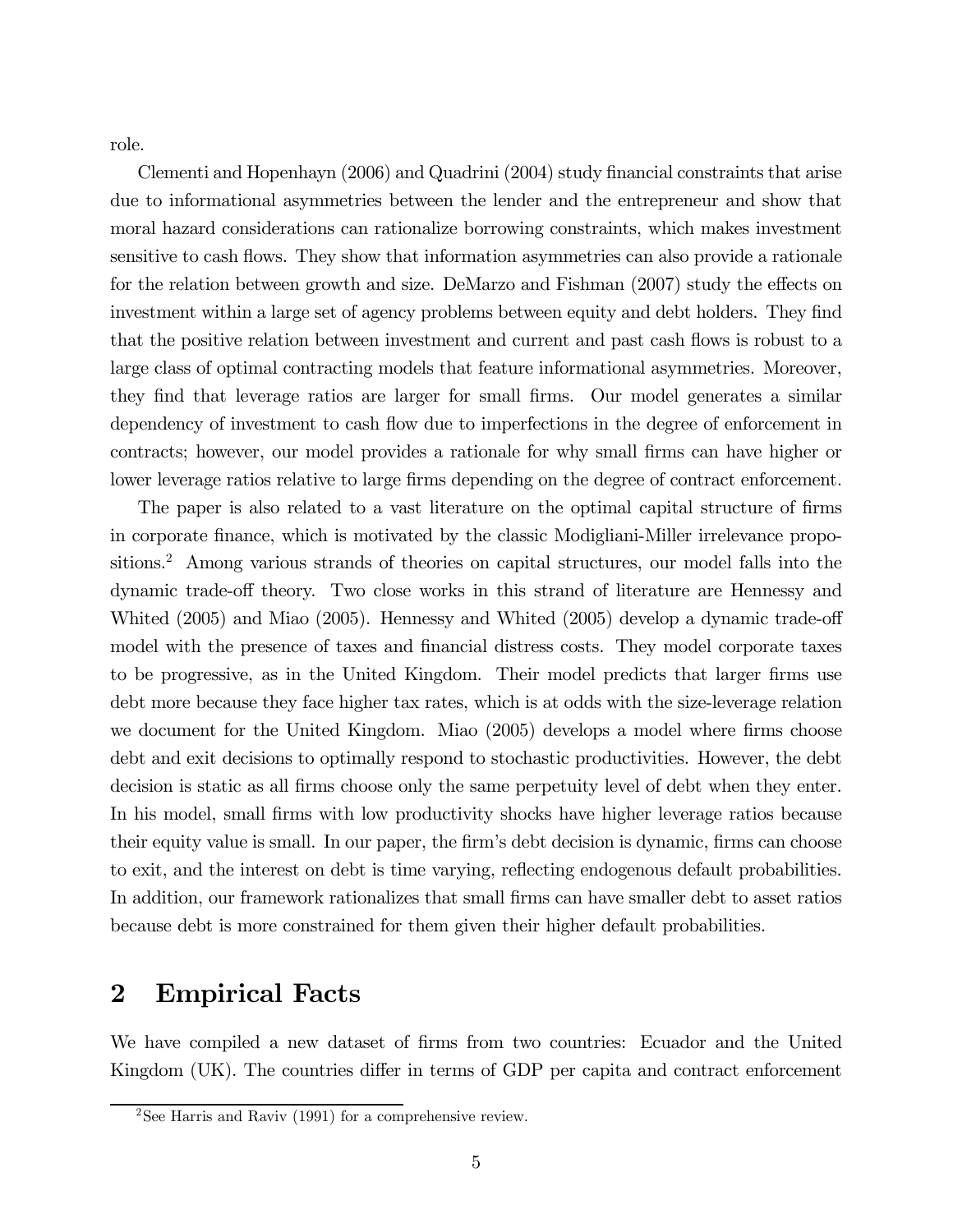indexes. GDP per capita in 2005 in US dollars adjusted for PPP was 4,272 in Ecuador and 32,005 in the UK. In Ecuador enforcement of contracts is much weaker than in the UK in terms of the efficiency of the judicial system, rules of law, and risks of contract repudiation as documented by La Porta et al.  $(1998)^3$  Also, as compiled by the Business Environment Risk Intelligence, the broad contract enforcement index for Ecuador is 0.65, whereas for the UK it is 1.25, close to the highest index of 1.28 for the United States.

We document empirical regularities regarding the financing patterns of firms in these countries and the dynamics of firms in terms of growth and exit. For Ecuador, we have balance sheets for a panel dataset of over 25,000 firms for the years 1996 to 1999 from the tax records in the local regulatory agency: Superintendencia de Companias del Ecuador. The dataset includes the universe of firms registered as legal entities in Ecuador from all sectors except agriculture and real estate. For the UK, we have balance sheet data for a panel of over two million firms for the years 2000 to 2005 from the Amadeus Database. The dataset covers all sectors in the economy. The majority of firms in both countries are private; less than 4% of firms in the UK dataset and less than 1% of firms in the Ecuador dataset are public. To analyze the data, we clean two samples by restricting them to include firms that report positive and non-missing assets and liabilities each year. We also take out all firms in the financial sector following Rajan and Zingales (1995) and throw away outlier firms with leverage ratios above  $10<sup>4</sup>$ . This procedure cuts the sample in Ecuador to about 20,000 firms per year, and in the UK to about 600,000 firms per year. For the sales growth statistics, we further restrict both samples to firms that report positive and non-missing revenues.

Our measure of firm size is the book value of total assets for the firm. Figure 1 plots the firm size distribution for the two countries with the clean sample. The histogram for Ecuadorian firms is for 1996, and the histogram for British firms is for  $2000$ <sup>5</sup>. The histogram is plotted by constructing 40 equally spaced bins across all firms in each country with the exception of the largest  $10\%$  of firms.<sup>6</sup> The firm size distributions for both countries present similar patterns: most firms are small, and the distribution is highly skewed to the right. The ratio of the 90th to 10th percentile asset is 423 in Ecuador and 487 in the United Kingdom.

Although the shape of the distribution is very similar across countries, overall asset levels are different. The median asset in Ecuador is 63,762 US dollars, but in the UK it is 184,952

<sup>3</sup> In La Porta, Lopez-de-Silanes, Shleifer and Vishny (1998), indicators regarding enforcement for Ecuador range between 5.2 and 6.7, whereas for the UK they range from 9.1 to 10, on a scale from 1 to 10.

<sup>&</sup>lt;sup>4</sup>The percentage of firms with leverage ratios greater than 10 is smaller than  $1\%$  for the two countries in all years.

<sup>&</sup>lt;sup>5</sup>Firm size distributions are very stable across time in both countries.

<sup>&</sup>lt;sup>6</sup>We exclude the largest  $10\%$  of firms for illustrating the asset histogram more clearly; the empirical analysis in-cludes the whole sample of firms.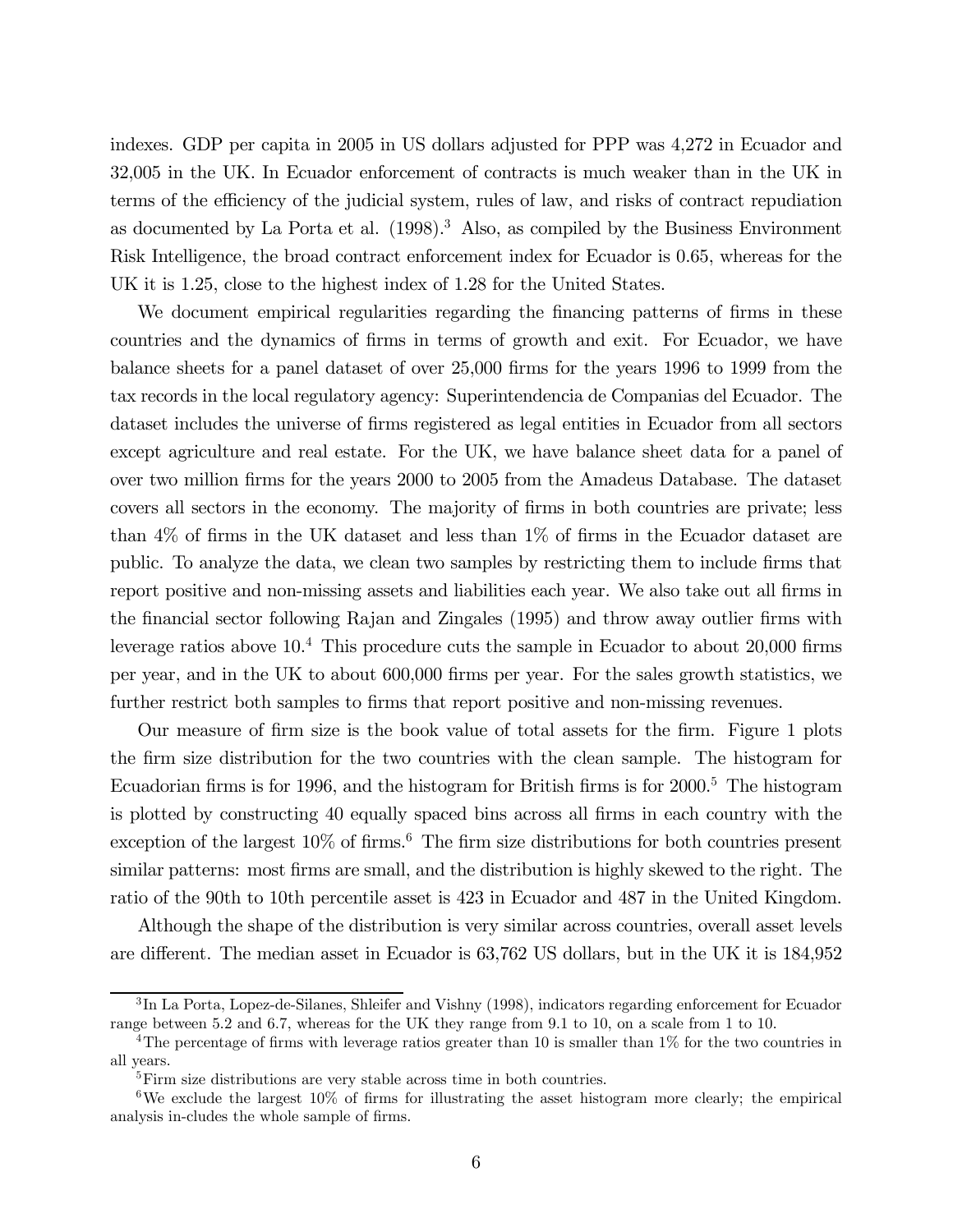

Figure 1: Asset Distributions

US dollars. Furthermore, asset levels in each of the histogram bins are uniformly larger in the UK; for example, the median asset of the first bin in the UK is 25,517 US dollars, whereas in Ecuador it is 9,625 US dollars. These observations are not surprising given the large ratio of GDP per capita between these two countries.

It is worth noting that although our samples have a large number of small firms, they might still be underrepresented. In Ecuador our dataset does not cover the significant informal sector of the economy, and in the UK the Amadeus dataset coverage does not include the universe of registered firms — both of which bias the samples against the smallest firms. However, both samples cover a very significant portion of the economy in each country; the ratios of total sales relative to aggregate GDP in our samples are 1.90 in Ecuador and 2.55 in the UK.7

To analyze the financing patterns of firms, we divide the sample of firms in each country into quintiles according to assets and compute their debt to asset ratios, i.e., leverage ratios. Leverage is defined as the broad measure of total liabilities over total assets of the firm, and this is our measure for the capital structure of firms. We use this broad definition because it is a more consistent measure across countries and because it provides the largest sample of firms. We are also interested in the relation between size with growth and exit. Growth is defined as real sales growth per firm between one year and the next, where real sales are constructed using nominal sales deflated by the consumer price index (CPI) in each country. We are able to construct the exit measure for firms in Ecuador. We classify a firm as an exiter in one year if it does not re-appear in the sample after that year, and if the "status code" for that particular firm in 2005 indicates that the process of liquidation has started.

 $7\,\text{As}$  a reference point, the ratio of gross output to value added in the United States equals 2.12 in 1997.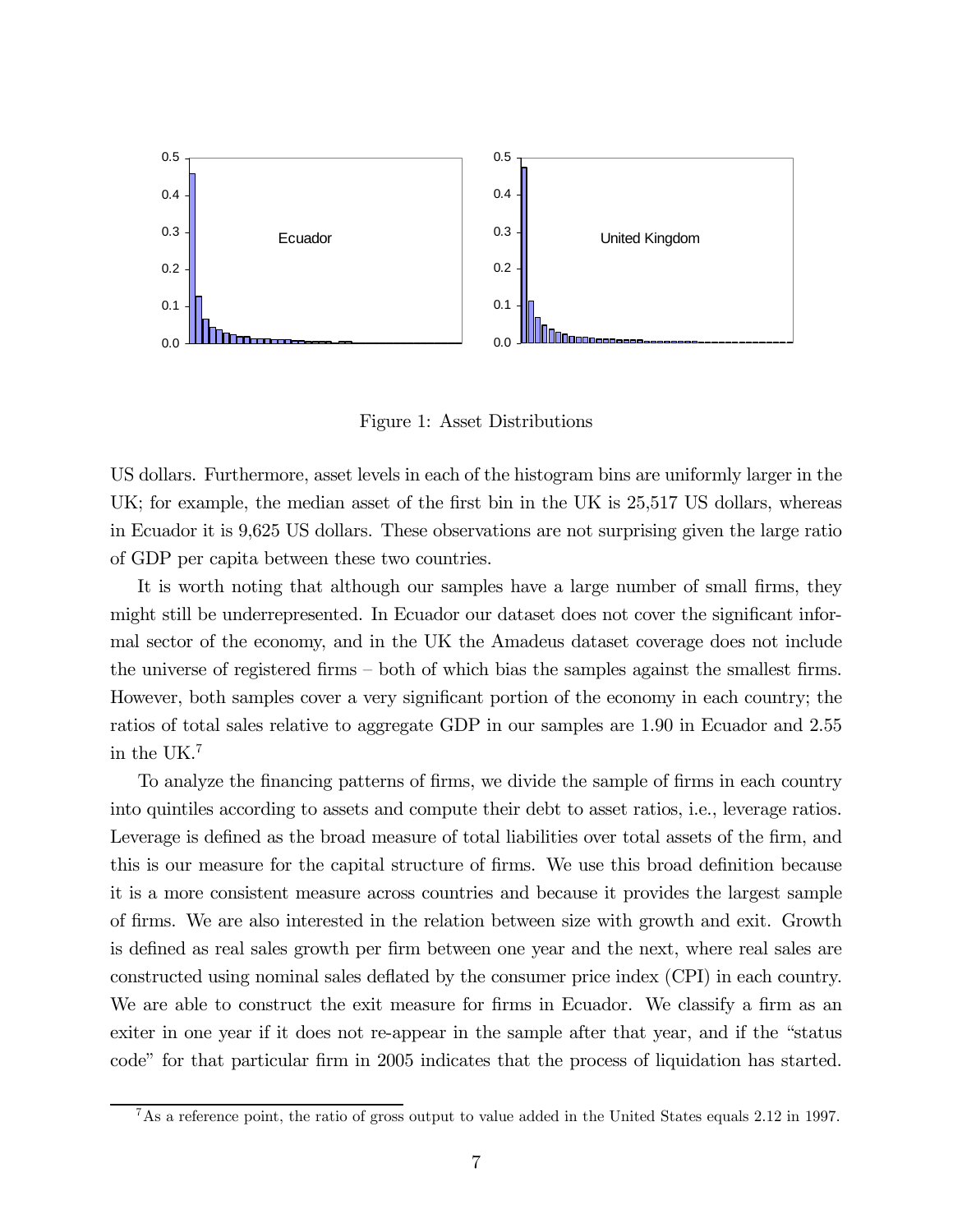We have codes of firms' status only for Ecuador and only for year 2005.

Table 1 reports descriptive statistics for the firms in Ecuador in 1996 and the United Kingdom in 2000. The mean debt to assets ratio for Ecuadorian firms, 0.57, is smaller than that for British firms,  $0.76$ .<sup>8</sup> The arithmetic average yearly growth in sales in Ecuador,  $64\%$ , is larger than that in the UK, 39%. In the UK the leverage size relation is downward sloping: small firms have relatively higher leverage ratios than large firms.<sup>9</sup> In particular, the mean leverage ratio of firms in the first quintile is 1.01 and that of firms in the fifth quintile is 0.6.10 In Ecuador the leverage-size relation is monotonically increasing, ranging from 0.41 for the smallest bin to 0.68 for the largest bin.

|            | Leverage |         | Sales Growth | Exit Rate |         |
|------------|----------|---------|--------------|-----------|---------|
|            | Ecuador  | UK      | Ecuador      | UК        | Ecuador |
| Quintile 1 | 0.41     | 1.01    | 1.30         | 0.67      | 0.12    |
| Quintile 2 | 0.55     | 0.82    | 0.58         | 0.31      | 0.08    |
| Quintile 3 | 0.60     | 0.71    | 0.37         | 0.29      | 0.06    |
| Quintile 4 | 0.64     | 0.64    | 0.50         | 0.39      | 0.05    |
| Quintile 5 | 0.68     | 0.60    | 0.38         | 0.28      | 0.03    |
| Overall    | 0.57     | 0.76    | 0.64         | 0.39      | 0.07    |
| Obs.       | 20,331   | 681,907 | 11,345       | 146,067   | 1,430   |

Table 1. Data Statistics<sup>11</sup>

Figure 2 illustrates graphically the relation of size with leverage when firms are divided into a finer grid of 20 quantiles. The figure illustrates the remarkably distinct pattern of size and leverage across countries. The large firms in each country have similar debt to assets ratios. However, small firms appear very different across the two countries; for example firms with assets equal to \$41,000 in the UK have on average a leverage ratio of 0.85, whereas in Ecuador their leverage is 0.58 (see Table 10 in Appendix 1). The difference in the sizeleverage relation across these two countries is robust across years, sectors, number of bins, and

<sup>8</sup>Desai, Foley and Hines (2004) study multinational firms and find that affiliates are financed with less debt in countries with weak creditor rights. Here we find more broadly that firms use debt less in countries with weak contract enforcement.

<sup>9</sup>Rajan and Zingales (1995) document a monotonic increasing relation between leverage and size for the UK in a sample of the largest 608 firms. We find a similar pattern when considering only the largest 1,000 firms from our dataset.

 $10$ When leverage is greater than one, firms have negative equity which implies owners use personal funds to cover business losses. Herranz et al. (2007) document that 21% of the small firms in the United States have negative equity in 1998.

 $11$ Data for Ecuador are from 1996, and for the United Kingdom are from 2000. Leverage is defined as Total Liabilities/Total Assets. Growth is net real growth in sales deflated by CPI.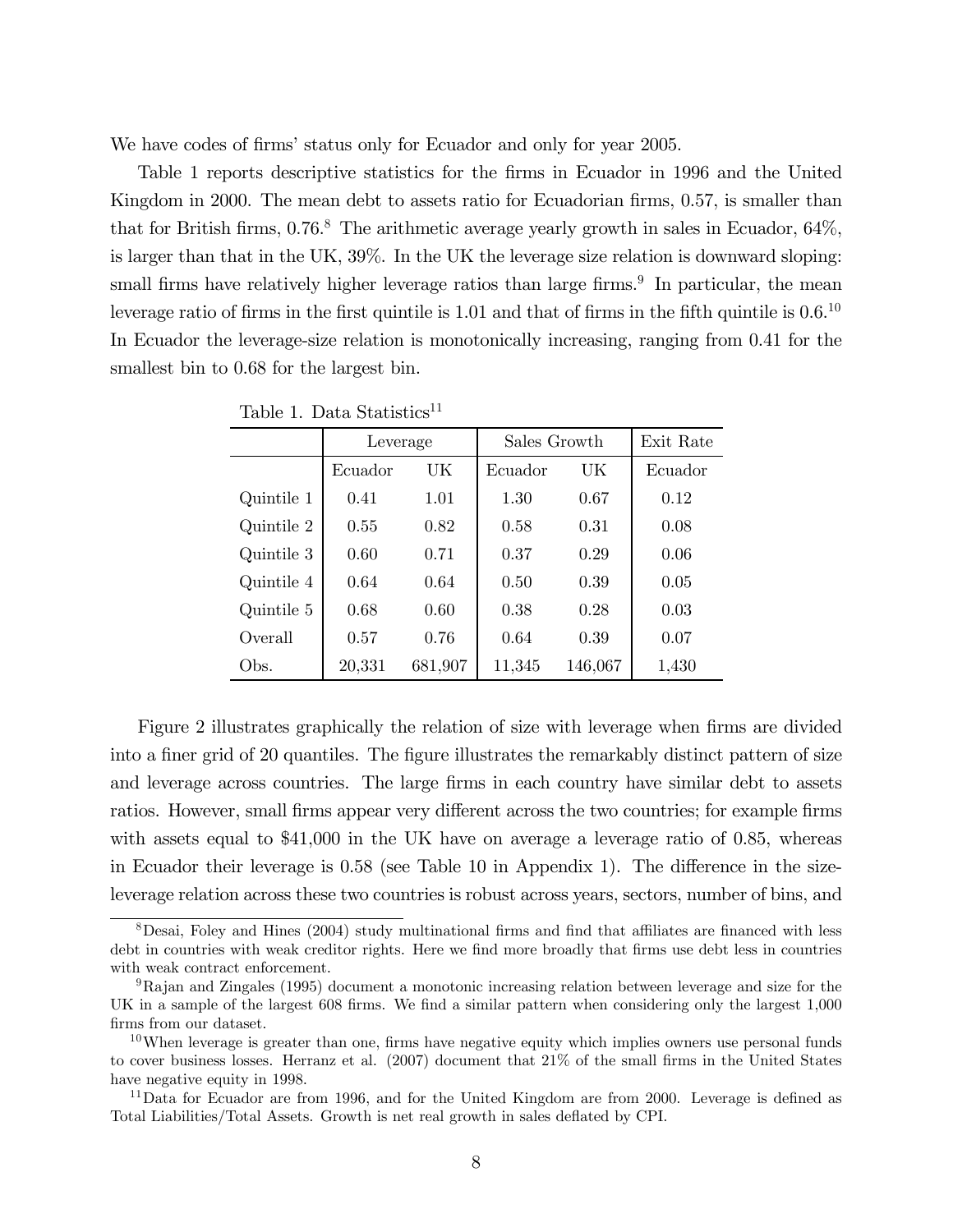

Figure 2: Firm Size and Debt to Asset Ratios

alternative size measures such as sales. Appendix 1 shows these robustness checks regarding the differential leverage-size relation in the data between Ecuador and the United Kingdom. Our model will address precisely how different degrees of contract enforcement across both countries can affect most significantly the debt limits of small firms.

In terms of growth and size, both countries present the patterns that have been documented extensively for other countries such as the United States: small firms grow faster than large firms conditional on surviving. Only the smallest firms in the United Kingdom have a significantly higher growth rate than larger firms. Rossi-Hansberg and Wright (2006) report similar patterns for the United States; employment growth rates for middle and large firms do not vary substantially, whereas employment growth for small firms is significantly higher. In Ecuador, growth rates for all firms are on average higher than those in the UK, and the difference in growth rates between firms in the fifth and second quintiles remains substantial. For Ecuador we can compute exit rates of firms. As reported in Table 1, in Ecuador small firms have higher exit rates than larger firms, as is the case in the United States (see Rossi-Hansberg and Wright 2006).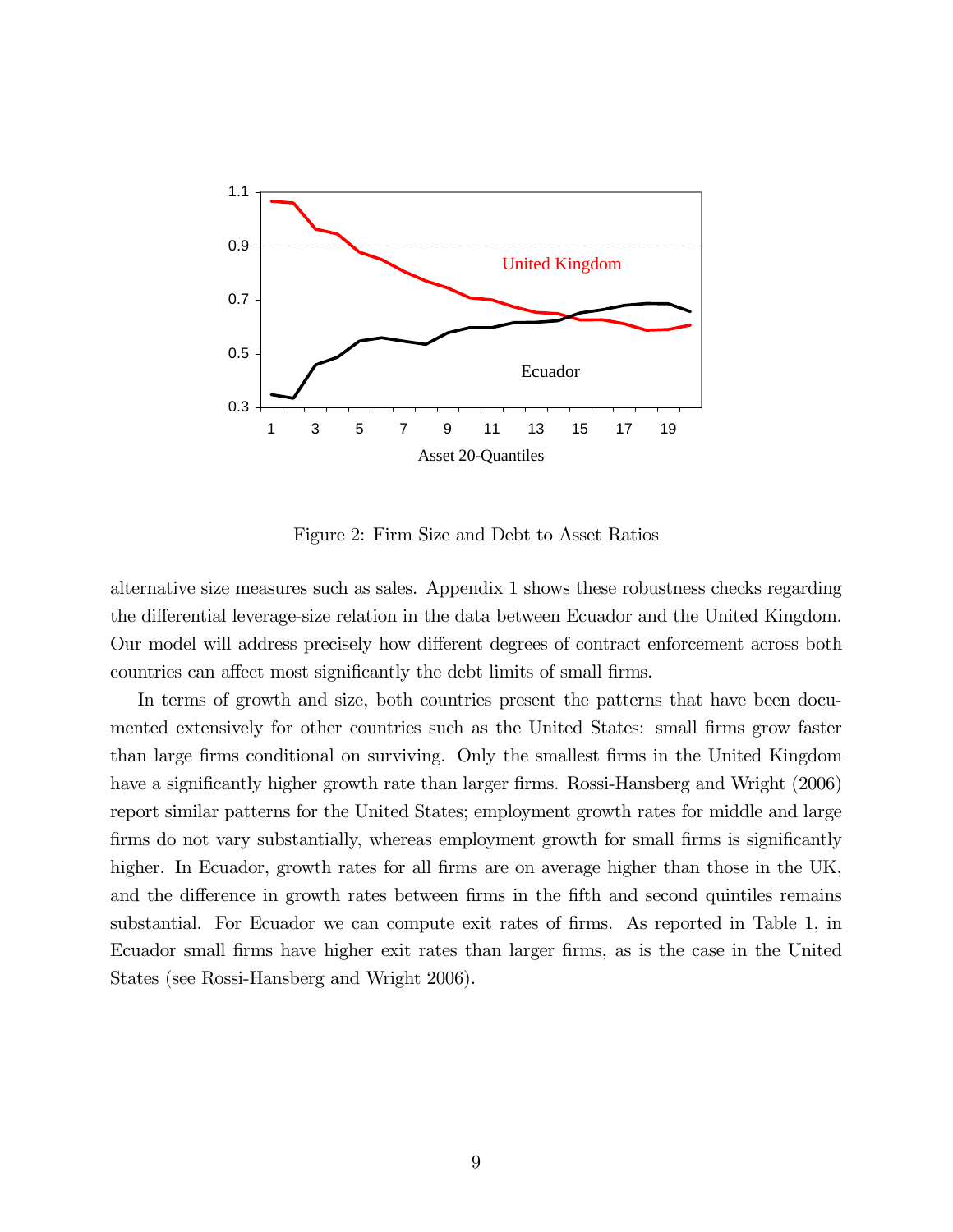### 3 Model Economy

This section presents a dynamic model of heterogeneous firms to study firms' financing choices and dynamics. The model builds on Cooley and Quadrini (2001) and Albuquerque and Hopenhayn (2004). In the model, infinitely lived entrepreneurs own firms and decide on financing for their operations using the firms' income, debt, or private equity. Debt contracts are not enforceable, and entrepreneurs can default on the debt they owe. Debt contracts are also incomplete, and thus default occurs along the equilibrium.

#### 3.1 Firms

Entrepreneurs in the economy have access to a mass of N project opportunities to produce consumption goods. We define each project opportunity as a firm. Entrepreneurs in the economy are infinitely lived and decide on entry, exit, and production and financing plans to maximize the lifetime value of dividends from the project. Entrepreneurs discount time at rate  $\beta < 1$  and face an exogenous probability  $\delta < 1$  of dying each period. Each entrepreneur owns at most one firm. Every period a fraction  $\xi$  of the projects are available to new entrepreneurs. New entrepreneurs always find it worthwhile to enter and operate the firm if the project drawn gives them positive expected present value. When an entrepreneur decides to exit, his firm ceases to exist.

Every period each firm that is in operation produces output  $y$  with a stochastic decreasing returns technology that transforms capital goods into consumption goods. For a given level of capital input K invested the previous period, the firm produces output  $y$  with a technology given by

$$
y = z \varepsilon K^{\alpha} \tag{1}
$$

where  $0 < \alpha < 1$ . The productivity level has two firm-specific components. One is the permanent productivity level z, which is drawn from the distribution  $f(z)$ . The other is the temporary productivity level  $\varepsilon$ , which is i.i.d. and drawn from the distribution  $g(\varepsilon)$ . Capital depreciates completely after production every period.

Entrepreneurs decide how to finance their needs of capital  $K$  every period from three options: internally with the firm's income, externally by entering into loan contracts with creditors, or by drawing from costly private equity. In the first period, the entrepreneur has to finance initial capital with external loans or private equity.

An operating firm of productivity z starts the period with a loan to be paid of size  $B_R$  and produces output  $z \in K^{\alpha}$  after the productivity shock  $\varepsilon$  is realized. We define the firm's income x as the difference between output and debt repayment:  $x = z \varepsilon K^{\alpha} - B_{R}$ . The entrepreneur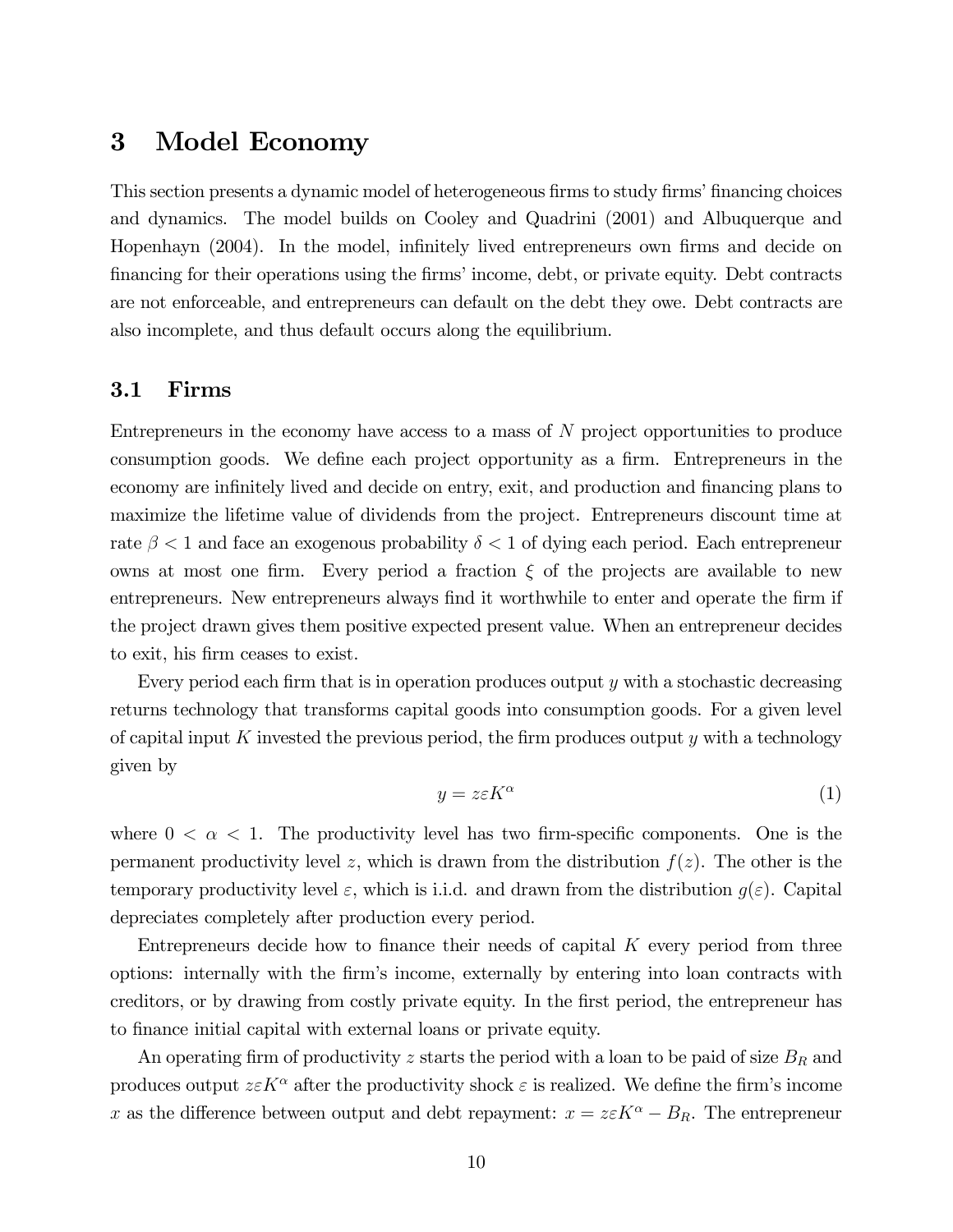can raise supplementary funds by acquiring a new loan  $B'$  from the creditor and by costly private equity issuances. The entrepreneur can use the firm's income  $x$  plus the additional funds from loans or equity for investment  $K'$  or dividends D. When dividends are positive, investment is financed only with the firm's income and loans. The dividends are given by

$$
D = z\varepsilon K^{\alpha} - B_R + B' - K'. \tag{2}
$$

When dividends are negative, the firm finances its investment with private equity together with loans and income if any. New private equity is costly in that it takes resources  $\gamma D$  to raise D, where the parameter  $\gamma > 0$  refers to the costs of the equity issuance. We define the leverage of this firm as the ratio of total debt due this period to capital installed  $B_R/K$  if  $B_R \geq 0$ . If the firm starts with assets  $B_R < 0$ , the firm has no liabilities due, and thus its leverage ratio is equal to zero.

#### 3.2 Incentives and Financing

Every period entrepreneurs can choose to default on their debt if they find it optimal. If the entrepreneur chooses to default, he loses the project and the firm exits. After default the entrepreneur gets a default value given by  $V<sup>d</sup>$ . The default value summarizes all costs and benefits to the entrepreneur after he chooses to default and parameterizes the degree of contract enforcement in the economy. The benefits of default capture the idea that the entrepreneur can divert for his own benefit some of the firm's assets and output after failure. The benefits are higher when contract enforcement is weak because it is easier and less costly to cheat in economies that are characterized by a less adequate rule of law and a fragile judicial system. The costs of default exemplify reputation costs that transcend into other relations of the entrepreneur after default. For example, the entrepreneur might find it more difficult to restart credit relations with lenders after he has defaulted in the past. The interpretation is that the weaker the contract enforcement, the lower the costs of default because in these economies credit score systems are non-existent and it is easier for defaulters to restart credit relations.12

The timing of decisions within the period is as follows. At the beginning of the period, δ fraction of firms exit exogenously. All surviving firms receive the idiosyncratic shock ε.

<sup>&</sup>lt;sup>12</sup>More generally,  $V^d$  can also stand for the entrepreneur's costs of owning the firm that are unrelated to the firm's main operation activities. Economies with weak enforcement are characterized by higher risk of expropriation and lack of compliance in supplier/customer contracts, which make it more costly for entrepreneurs to maintain firms in operation. Thus, weak enforcement in this broader sense also translates into a higher  $V^d$ .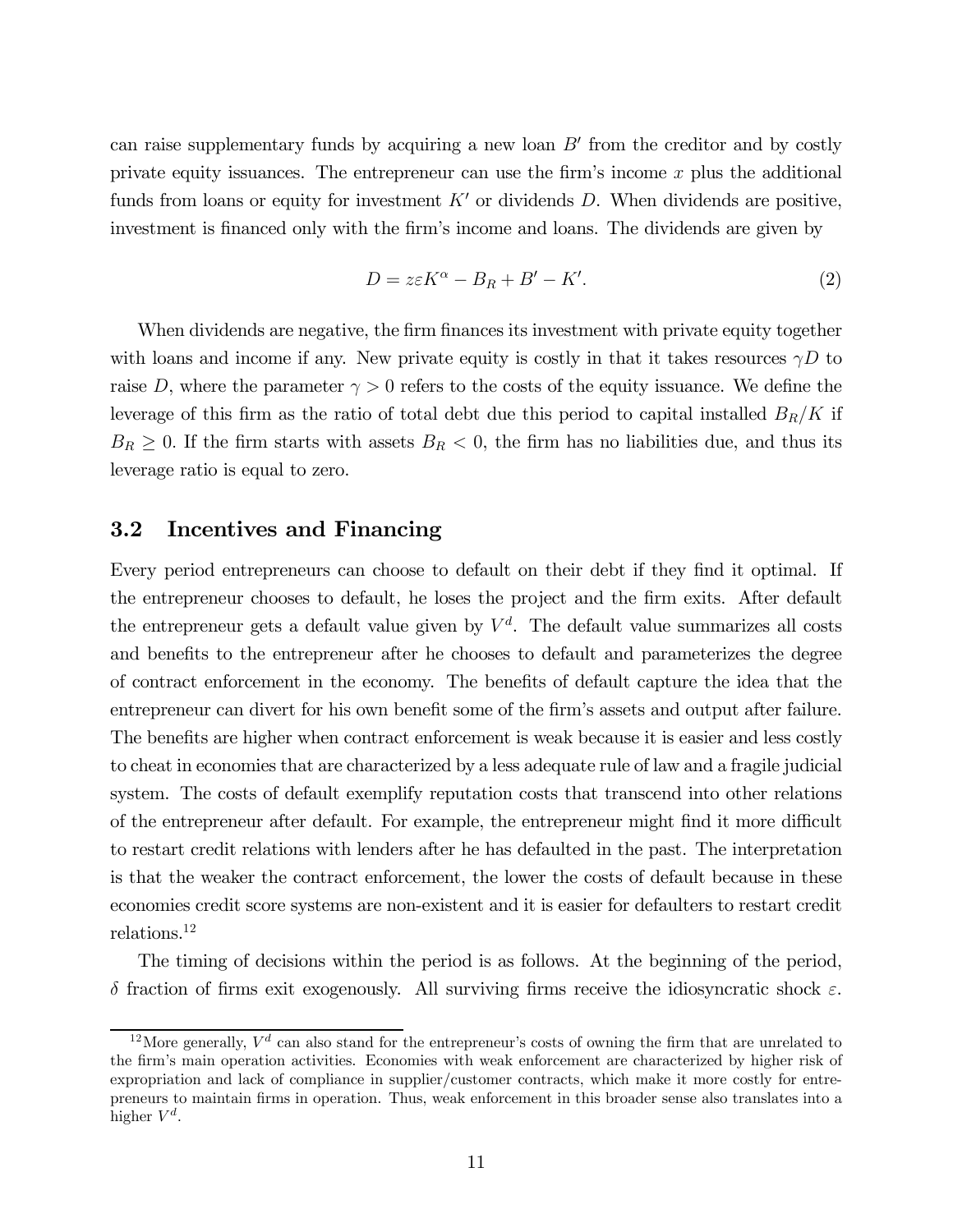An entrepreneur with debt  $B_R$ , capital K, and shocks z and  $\varepsilon$  decides whether to default or not. If the entrepreneur repays his debts, then the firm produces output  $z \in K^{\alpha}$ , and income is equal to  $z \in K^{\alpha} - B_R$ . The entrepreneur next decides on dividends D, capital investment  $K'$  for the following period, and a new loan  $B'$ , given the set of loan contracts offered. If the entrepreneur defaults, he receives the default value  $V<sup>d</sup>$  and the firm exits. Every firm that exits frees up a project opportunity.

In the recursive formulation of the entrepreneur's problem, the current income  $x$  and the permanent productivity level z of the project summarize all the information needed to make production, financing, and default decisions. The entrepreneur's default decision depends on the default value relative to the value of staying in the contract and keeping the firm and is given by

$$
V(x, z) = \max\{V^c(x, z), V^d\},\tag{3}
$$

where  $V(x, z)$  denotes the present value of the firm and  $V<sup>c</sup>(x, z)$  the present value conditional on repaying debt today. The entrepreneur's default decision can be represented by a binary variable  $d(x, z)$  that equals 1 if default is chosen and 0 if repayment is chosen and is determined in the following way:

$$
d(x, z) = \begin{cases} 0 & \text{if } V^c(x, z) \ge V^d \\ 1 & \text{otherwise} \end{cases}.
$$
 (4)

Given that  $V^c(x, z)$  is increasing in income x and  $V^d$  is independent of income, the default decision features a threshold property. There exists a threshold  $x^*(z)$  such that  $d(x, z)=1$  for all  $x \leq x^*(z)$  and  $d(x, z) = 0$  for all  $x > x^*(z)$ , where  $x^*(z)$  is defined by  $V^c(x^*(z), z) = V^d$ . All else equal, income is higher when productivity is higher, capital is larger, and outstanding debt is small. Thus, default is more likely for firms that have low productivity, small size, and high debt levels.

If the entrepreneur decides to repay his debt, he chooses dividends  $D$ , investment for next period  $K'$ , and a loan contract with the creditor. The loan contract specifies the amount to be received from the creditor this period  $B'$  and the amount to be repaid the following period  $B'_R$  conditional on not defaulting. Given the set of loan contracts offered, the entrepreneur chooses the new loan, capital, and dividends  $\{B', B_R', K', D\}$  to maximize the value of staying in the contract:

$$
V^{c}(x,z) = \max_{\{B',B_R',K',D\}} \left(w + \beta(1-\delta) \int V(x'(\varepsilon'),z)g(\varepsilon')d\varepsilon'\right)
$$
(5)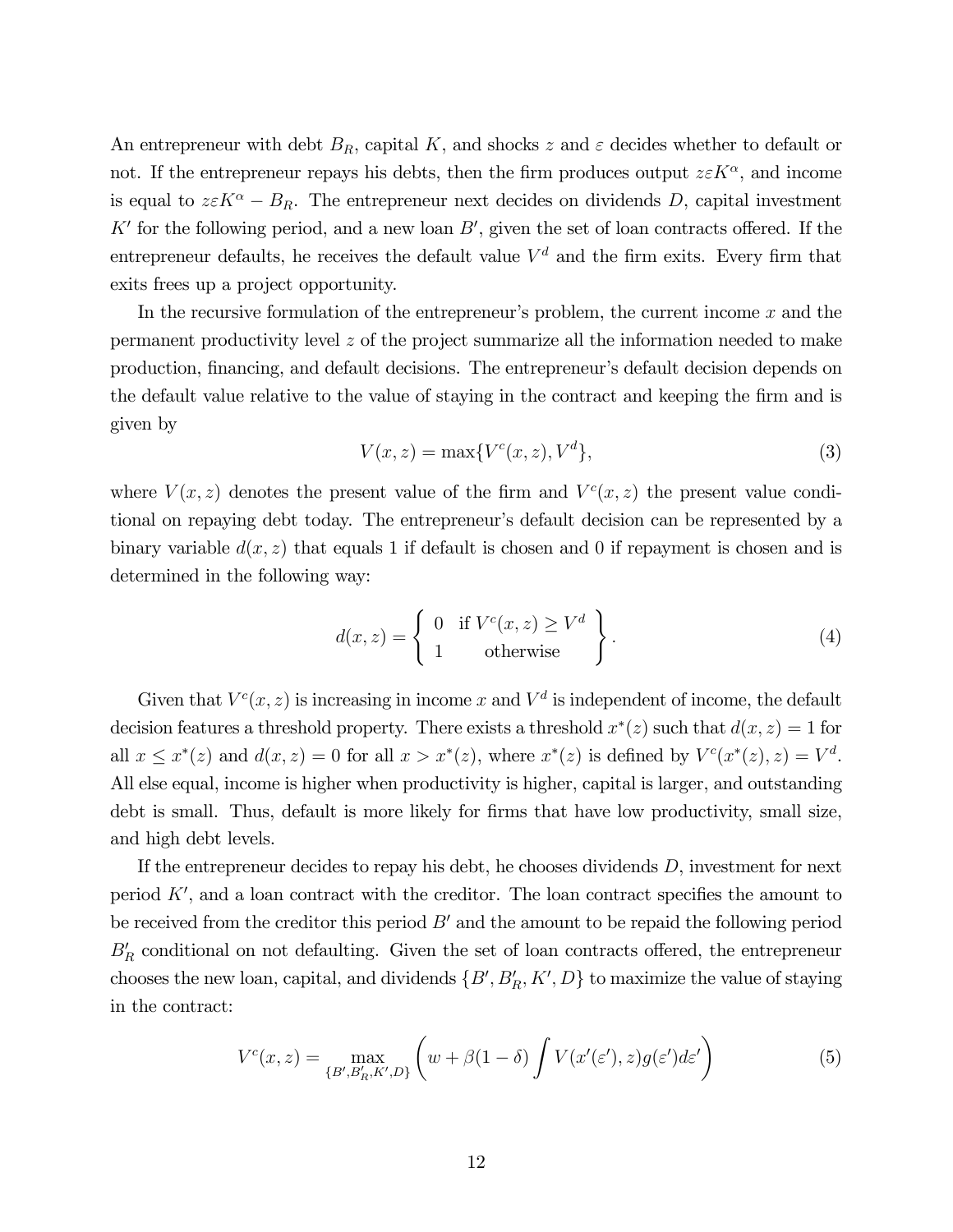subject to

$$
D = x + B' - K',
$$
  

$$
w(x, z) = \begin{cases} D & \text{if } D \ge 0 \\ (1 + \gamma)D & \text{if } D < 0 \end{cases},
$$
  

$$
x'(\varepsilon') = z\varepsilon' K'^{\alpha} - B'_R.
$$

Firms have three sources of funds: they have the income x they start the period with, they can get loans  $B'$  from creditors, and they can raise new private equity  $D$  by paying the transaction cost  $\gamma D$ . Given the costly equity issuances, all else equal, entrepreneurs prefer to avoid issuing private equity and using income and loans as sources of funds. The optimal debt decision is determined by trading off the costs and benefits of various loans within the set of contracts offered. Debt is beneficial for firms especially when income is low and insufficient to finance the desired investment. In general, the larger the investment requirements, the larger the debt needed. Debt can also be used for dividends, and this is especially attractive when loans are cheap and entrepreneurs discount the future heavily. Finally, debt can be used to avoid issuing private equity when the firm's income is negative. However, debt is costly because it can lead firms to financial distress and default. In particular, a large loan today implies a large repayment the next period that will be costly especially when the productivity shock is low. In this case, income might be so low that the entrepreneur defaults and loses the project. Thus, in anticipation of a possible default, the entrepreneur might find it optimal to reduce his loan the previous period such that default is avoided.

When deciding the optimal debt level, the entrepreneur takes into account not only default possibilities the next period, but also the likelihood of financial distress in future periods. The dynamic character of the debt decision is important because future expensive loans affect today's financing decisions. Our model of firm behavior mirrors the trade-offs present in the savings models of household behavior as in Huggett (1993) and Aiyagari (1994). Precautionary motives that give households incentives to reduce their debt are also present here; firms in our model have incentives to reduce debt to avoid financial distress.

Financing decisions also interact with the size of capital and output of each firm. In a world where contracts are perfectly enforceable but incomplete, the capital stock of each firm is such that the expected marginal product of capital equals the risk-free rate as follows:

$$
zE(\varepsilon)\alpha K_{fb}(z)^{\alpha-1} = (1+r)/(1-\delta). \tag{6}
$$

However, with enforcement frictions, investment also depends on the set of loan contracts available. In particular, investment can be distorted downward because the set of loans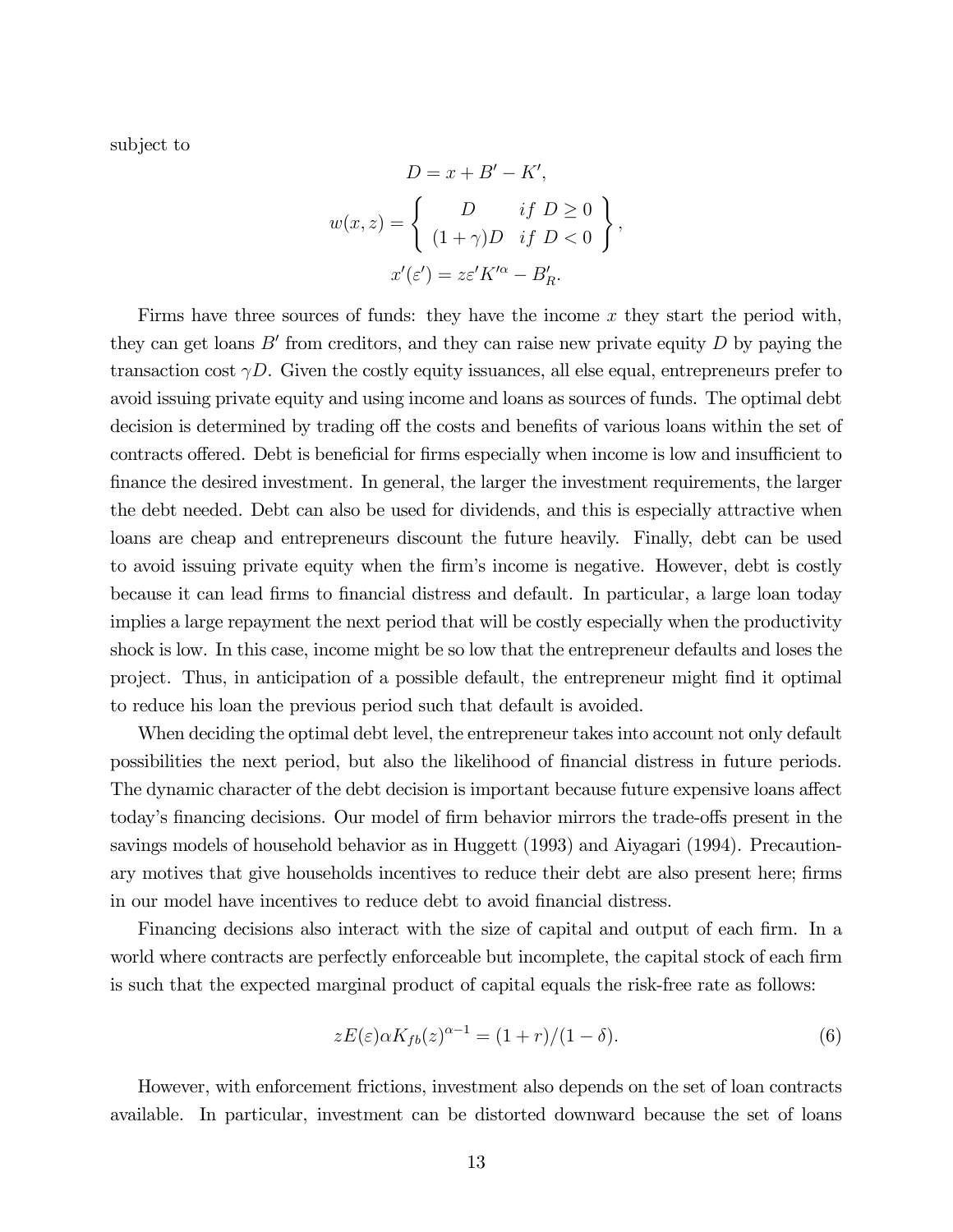available is limited. For example, if a firm starts with a negative level of income  $x$  due to a large outstanding debt, the entrepreneur might want to borrow a big loan  $B'$  to avoid the equity costs and to keep the investment level at the unconstrained optimal. However, given that the set of loans is bounded due to a possible default, such a big loan might not be offered to the entrepreneur. Hence, the entrepreneur might have to reduce the level of investment, making the project inefficiently small. The positive relation between investment and income is a generic feature of our model.

Whenever existing firms exit either exogenously or endogenously, the projects are released to the new entrant entrepreneurs. Observing the permanent productivity  $z$ , the new entrepreneur decides to enter or not by comparing the expected value of the project with an outside option of zero. We define the value of the project with productivity  $z$  conditional on entering by  $V^e(z)$ . The new entrant starts with no income, and the first period dividend is given by  $D = B' - K'$  given the optimal investment K' and loan B'. This implies that the value conditional on entering  $V^e(z)$  is exactly equal to the value of the contract  $V^e(x, z)$  with  $x=0.$ 

#### 3.3 Loan Contracts

The contract between the entrepreneur and the creditor consists of a triplet  $(B', K', B'_R)$ , where  $B'$  is the transfer of funds between the firm and the creditor the current period, and  $B'_R$  is the transfer the next period. If  $B'$  is positive, it represents the payment from the lender to the firm which is used for capital and dividends.  $B'_R$  is the associated payment that the firm promises the lender conditional on not defaulting. The contract is designed conditional on the capital input  $K'$  because default probabilities the following period are influenced by the level of capital. The entrepreneur can also save with the creditor. If  $B'$  is negative, it denotes a payment from the firm to the creditor as savings, and  $B'_R$  denotes the gross saving proceeding from the lender to the firm the next period.

Creditors in the model are assumed to be able to commit to loan contracts. They are risk-neutral, competitive, and discount time at the risk-free interest rate r. They behave passively and are willing to finance the firm's financing needs as long as they are compensated for the expected loss in case of default. Default probabilities vary across firms with different permanent productivity levels. Thus, for each firm with productivity z, creditors offer contracts  $(B', K', B'_R)$  such that

$$
B' = \frac{B_R'(1-\delta)}{(1+r)} \left(1 - \int d(x'(\varepsilon'), z) g(\varepsilon') d\varepsilon'\right),\tag{7}
$$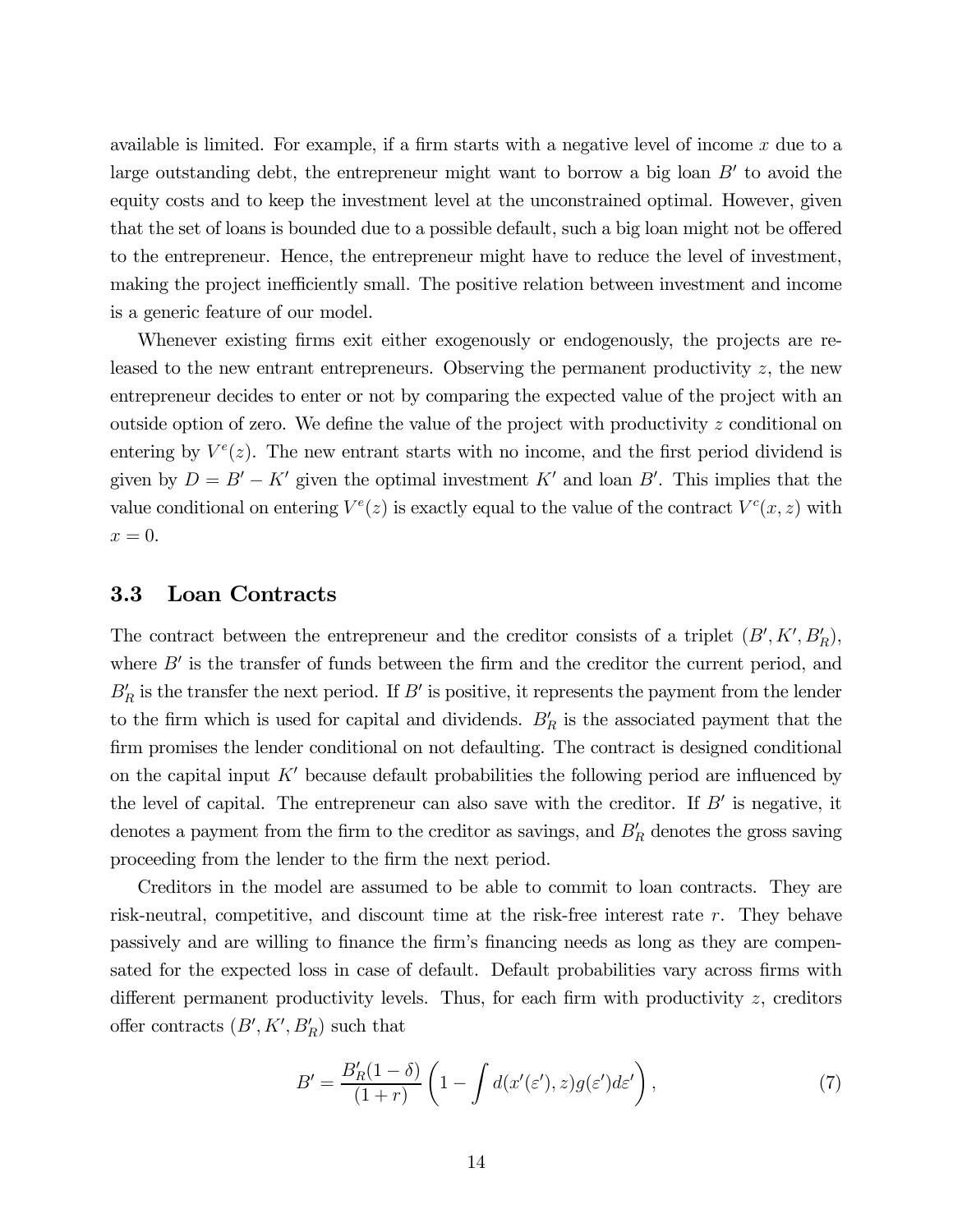where  $x'(\varepsilon') = z\varepsilon' K'^{\alpha} - B'_R$ . The lender breaks even in the expected value for every contract, as the effective interest rate required incorporates the default premium consistent with default probabilities.

#### 3.4 Equilibrium

Before defining the equilibrium of this economy, we make an assumption on the relation between interest rates and discount rates. The assumption imposes that the rate at which entrepreneurs discount the future is higher than the risk-free rate.

**Assumption 1** The risk-free rate r is such that  $1/\beta - 1 > r > 0$ .

This condition can be interpreted as a general equilibrium property of economies with lack of enforcement and incomplete markets. If  $\beta(1+r)=1$ , firms strictly prefer to accumulate assets rather than distribute dividends because of the additional benefits of assets in terms of avoiding firm failure. This would generate an excessive supply of loans that would in turn drive down the interest rate. We now define the recursive equilibrium:

**Definition 1** The recursive equilibrium for this economy is defined by

- 1. The policy functions of firms  $\{(B'(x,z), K'(x,z), B'_R(x,z)), D(x,z), d(x,z)\}\$
- 2. The menu of contracts  $(B', K', B'_R)_z$  offered to firm z by the creditors
- 3. The distribution  $\Upsilon(x, z)$  of firms over  $(x, z)$
- 4. The mass of new entrants  $\xi(\Upsilon(x,z))$

#### such that:

- 1. Taking as given the menu of contracts offered, the policy functions of firms satisfy their optimization problem.
- 2. Contracts available reflect the firm's default probabilities such that creditors break even in expected value.
- 3. The distribution of firms is consistent with individual decisions and shocks.
- 4. The mass of new entrants is equal to the measure of all the firms exiting either exogenously by death shocks or endogenously by defaulting.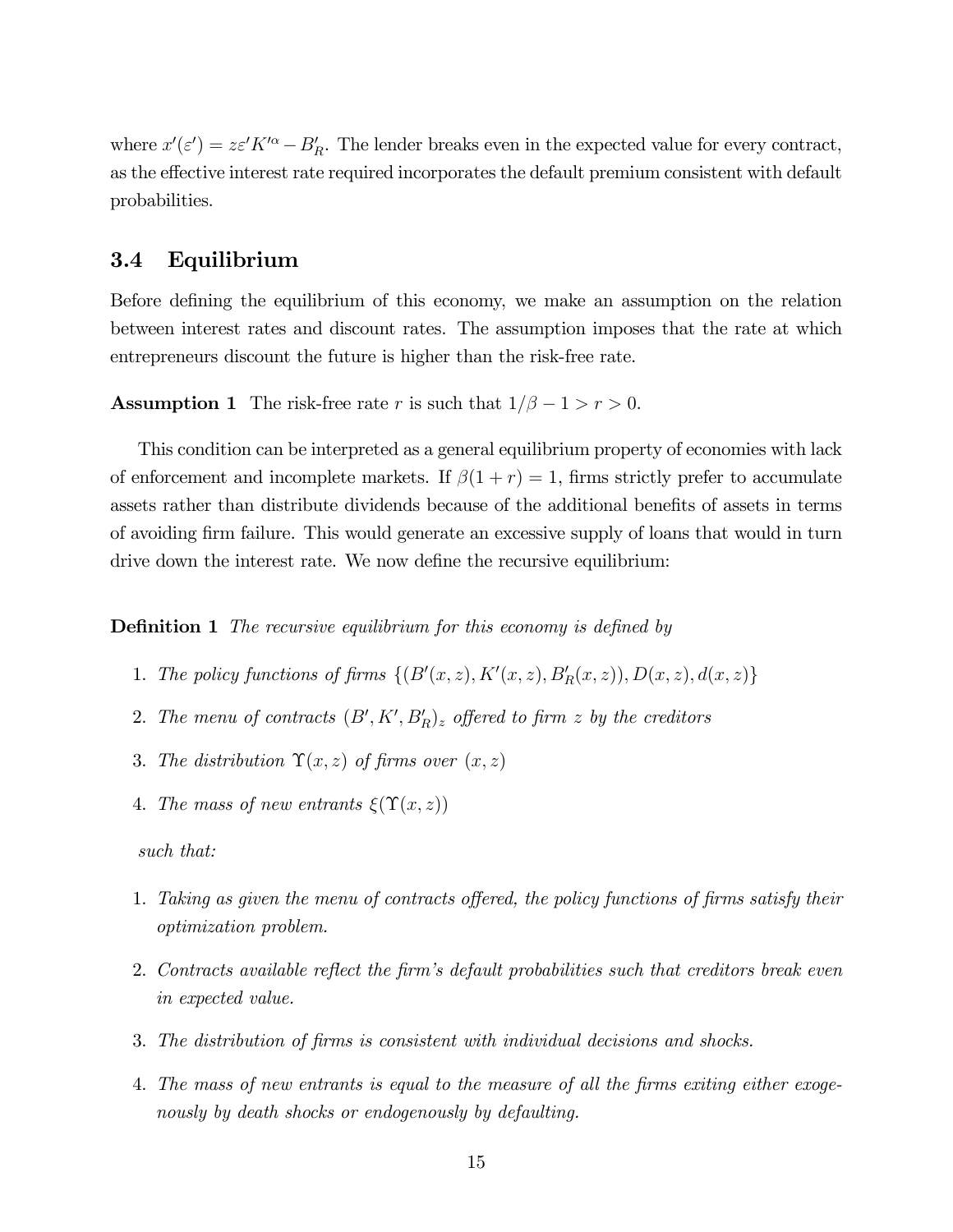### 4 Optimal Debt Financing

The novelties of the model are the limited firm-specific borrowing opportunities arising endogenously from lack of enforcement and our emphasis on the firm's precautionary usage of debt. This section precisely studies the trade-offs entrepreneurs face when choosing the firm's optimal levels of debt and how the firm-specific restrictions on borrowing interact with contract enforcement. Risk-free debt is beneficial for entrepreneurs to finance investment and dividends given their impatience and costs of equity. However, entrepreneurs are also reluctant to borrow because large debt increases the future likelihood of financial distress: costly private equity issuance, default premium, and firm failure. Thus, entrepreneurs need to balance the benefits and costs associated with debt financing.

A key element in this trade-off is the endogenous limit on borrowing arising due to limited enforcement of contracts. When borrowing opportunities are abundant, entrepreneurs use debt financing more aggressively than when borrowing is constrained, because the likelihood of financial distress is lower with ample availability in loans. Yet, the set of loans available varies across firms and with the degree of contract enforcement. We show that borrowing capacity relative to assets increases with the size of firms in economies with strong contract enforcement, whereas it decreases with size when enforcement is weak. Thus, in weak enforcement economies, debt financing is especially costly for the small firms because they face the strictest borrowing opportunities due to a high likelihood of default. The endogenous borrowing capacities and the precautionary motive for debt management are the features that allow our model to rationalize the differential relation of debt to asset ratios and size across economies with different degrees of contract enforcement.

#### 4.1 Limits on Borrowing

Lack of enforcement in debt contracts limits the borrowing capacities of firms because creditors do not provide loans that will not be repaid in all future states. The borrowing capacity of a firm in our model depends on the present value of the firm to the entrepreneur relative to the value of default. For simplicity, let's consider the case with no idiosyncratic uncertainty, no death shock ( $\delta = 0$ ), and no equity issuance costs ( $\gamma = 0$ ).

Without uncertainty, default probabilities are either zero or one, and there is no equilibrium default because contracts that will be defaulted upon with probability one, are not offered. Hence, the set of available contracts are offered at the risk-free rate with  $B'_R = (1+r)B'$ for  $B' \leq \overline{B}(z)$ , where  $\overline{B}(z)$  is the debt capacity of a firm with productivity z. Moreover, without uncertainty and  $\beta(1+r) < 1$ , entrepreneurs borrow to the firm's debt capacity because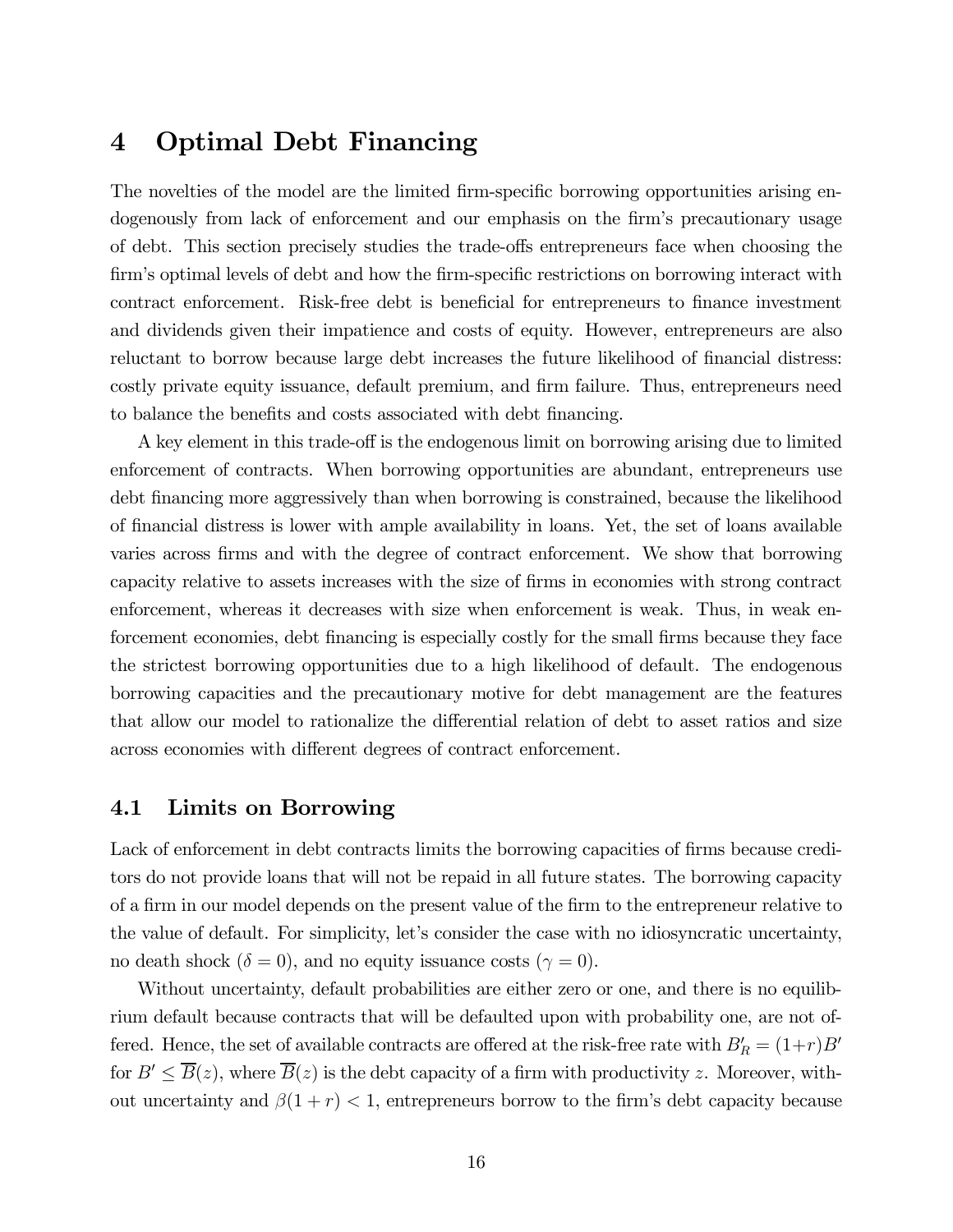they enjoy having dividends up front. The assets of the firm are thus equal to the level of capital  $K_{fb}(z)$ , which is constant over time at the first best level as its return is equalized in equilibrium to the constant return on bonds. The value function of a firm with productivity z and current debt repayments  $B_R$  is thus equal to

$$
V^{c}(zK_{fb}(z)^{\alpha}-B_{R},z)=[zK_{fb}(z)^{\alpha}-B_{R}+\overline{B}(z)-K_{fb}(z)]+\beta V^{c}(zK_{fb}(z)^{\alpha}-(1+r)\overline{B}(z),z).
$$

Given that more productive firms have larger capital, as long as debt capacity is weakly increasing in productivity, these firms also have larger values. The borrowing limit for a firm with productivity  $z$  is the level of debt that makes the contract value equal to the default value, and is given by

$$
\overline{B}(z) = \frac{zK_{fb}(z)^{\alpha} - K_{fb}(z)}{r} - \frac{1 - \beta}{r}V^{d}.
$$
\n(8)

Therefore, large and productive firms can borrow more than small and unproductive firms, independent of the degree of contract enforcement in the economy. Also, independent of the productivity, the stronger the degree of contract enforcement (lower  $V^d$ ), the larger the borrowing capacity for all firms.

In terms of the relation between size and the ratio of debt to assets, what matters is whether debt or capital increases faster with the firm's productivity, which depends crucially on the degree of enforcement. The maximum (also equilibrium) loan relative to capital for a firm with productivity z is

$$
\frac{\overline{B}(z)}{K_{fb}(z)} = \frac{1+r-\alpha}{\alpha r} - \frac{1-\beta}{r} \frac{V^d}{K_{fb}(z)}.
$$
\n(9)

The following proposition summarizes how the degree of contract enforcement affects the relation between size and leverage ratios.

**Proposition 1** In the case without uncertainty,  $\gamma = 0$  and  $\delta = 0$ , leverage ratios are increasing with firm size when enforcement is weak,  $V^d > 0$ , and decreasing with firm size when enforcement is strong,  $V^d < 0$ .

Proof. See Appendix 2.

The proposition shows that leverage increases with size only in economies with weak contract enforcement, positive  $V^d$ , whereas it decreases with size in economies with strong contract enforcement, negative  $V^d$ . Moreover, the leverage-size relation is monotonically decreasing with size as the degree of enforcement becomes stronger. Our result can be extended to more general specifications of the default value as long as its absolute value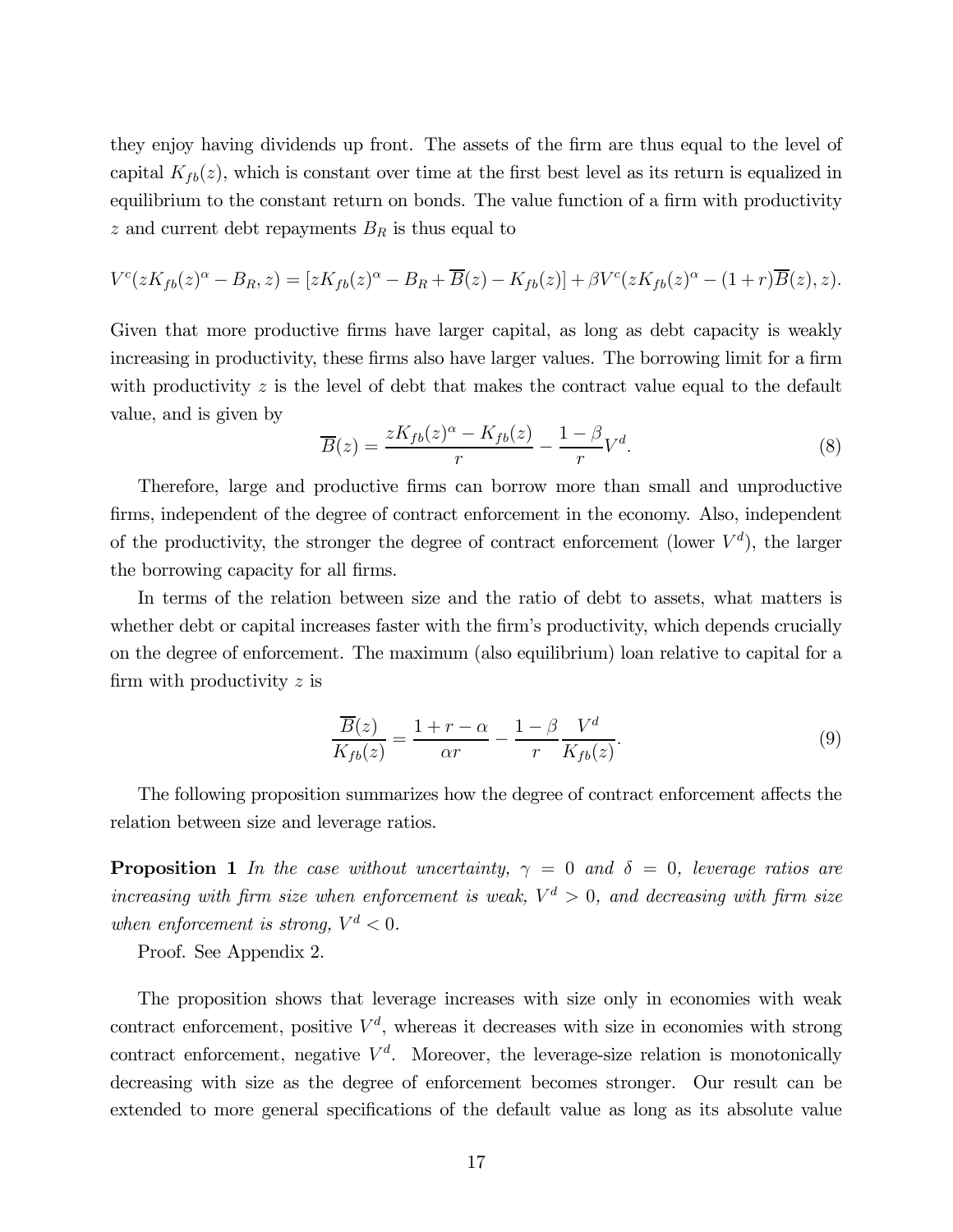across firms increases less than proportionally to capital.<sup>13</sup>

The default value  $V<sup>d</sup>$  encompasses both benefits and costs the entrepreneur receives after default. The idea is that in strong enforcement economies, the costs of default can outweigh any benefit from defaulting, which in turn translates into a negative default value. In weak enforcement economies, the benefits from defaulting are large and outweigh any costs from defaulting, which correspond to a positive default value. Good enforcement essentially acts like a lump-sum subsidy on borrowing for all firms. In this example, the subsidy improves the time path of dividends increasing the entrepreneur's welfare. Relative to assets, the subsidy benefits small firms the most, making the debt to asset ratios larger for them. Weak enforcement acts like a lump-sum tax on borrowing for all firms, which reduces welfare by deteriorating the time path of dividends. Relative to assets, the tax is most costly for small firms, which translates into lower ratios for these firms.

Deriving analytical expressions for borrowing capacities and maximum leverage ratios in the case with uncertain productivities is difficult due to lack of analytical solutions for the firm's decision rules of debt and investment. However, all these results regarding borrowing capacities, sizes, and enforcement carry through when we solve numerically the model for the more general case with uncertainty and equity issuance costs.

### 4.2 Precautionary Debt Financing

In the presence of uncertainty, lack of enforcement affects the set of loan contracts not only by limiting the risk-free loans offered, but also by affecting the interest rate charged on loans that have positive default probabilities. These features of debt contracts influence the firms' optimal debt choices, as they may not find it optimal to exhaust their borrowing opportunities because large debt demands default premium and increases the likelihood of financial distress. Thus, when firms face stochastic productivities, debt is used not only for investment and dividend purposes but also for precautionary purposes in terms of smoothing income and avoiding firm failure and equity costs. As in standard precautionary savings models (Aiyagari 1994; Huggett 1993), firms in our model have incentives to decrease their debt levels and even to build up some buffer stock of savings whenever possible to insure against the costs associated with a possible stream of bad shocks realizations.

This subsection presents the policy rules for debt, dividends, and investment decisions of a representative firm in our model. The detailed calibration is reported in Table 2 in the next section, and the results here are for the firms with the lowest permanent productivity

<sup>&</sup>lt;sup>13</sup>Warner (1977) presents evidence of economies of scale in the direct costs of corporate bankruptcy for the railroad firms which were in the bankruptcy between 1933 and 1955.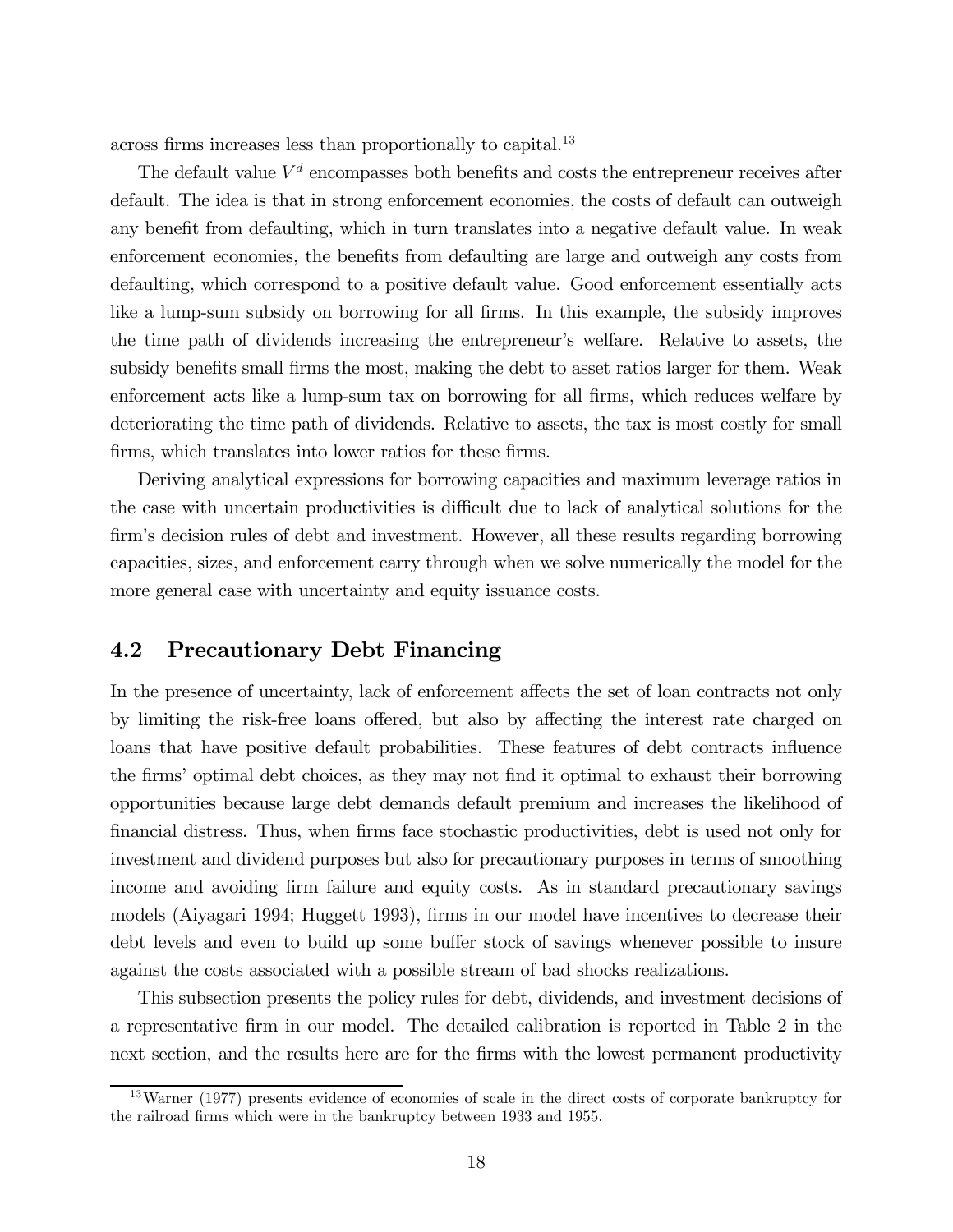

Figure 3: Decision Rules

in the Ecuador model economy.

Let's first look at the debt decision rule  $B'$ , which is plotted in Panel (a) of Figure 3. Firms with high income do not hold any debt and actually save to insure against future low income shocks; their leverage ratios are equal to zero because they don't have any debt. On the other extreme, firms with low income use debt not only to invest but also to avoid the costs of private equity. Their leverage ratios are above one, as Panel (c) shows. Firms with intermediate levels of income use all their income plus new loans for investment purposes; their leverage ratios are between zero and one.<sup>14</sup> Thus, our model can rationalize the empirical fact that many firms have leverage ratios above one and equal to zero. As illustrated in Panel (c) of Figure 3, our model generates a monotonic negative relation between debt to assets and income as firms try to lower their debt whenever possible due to the precautionary motives.

<sup>14</sup>For this particular parameterization, firms do not use loans for dividends, but in alternative parameterizations, such as one with lower rate of time preference or less volatile shocks, firms use borrowing for dividends when the capital investment is already high enough.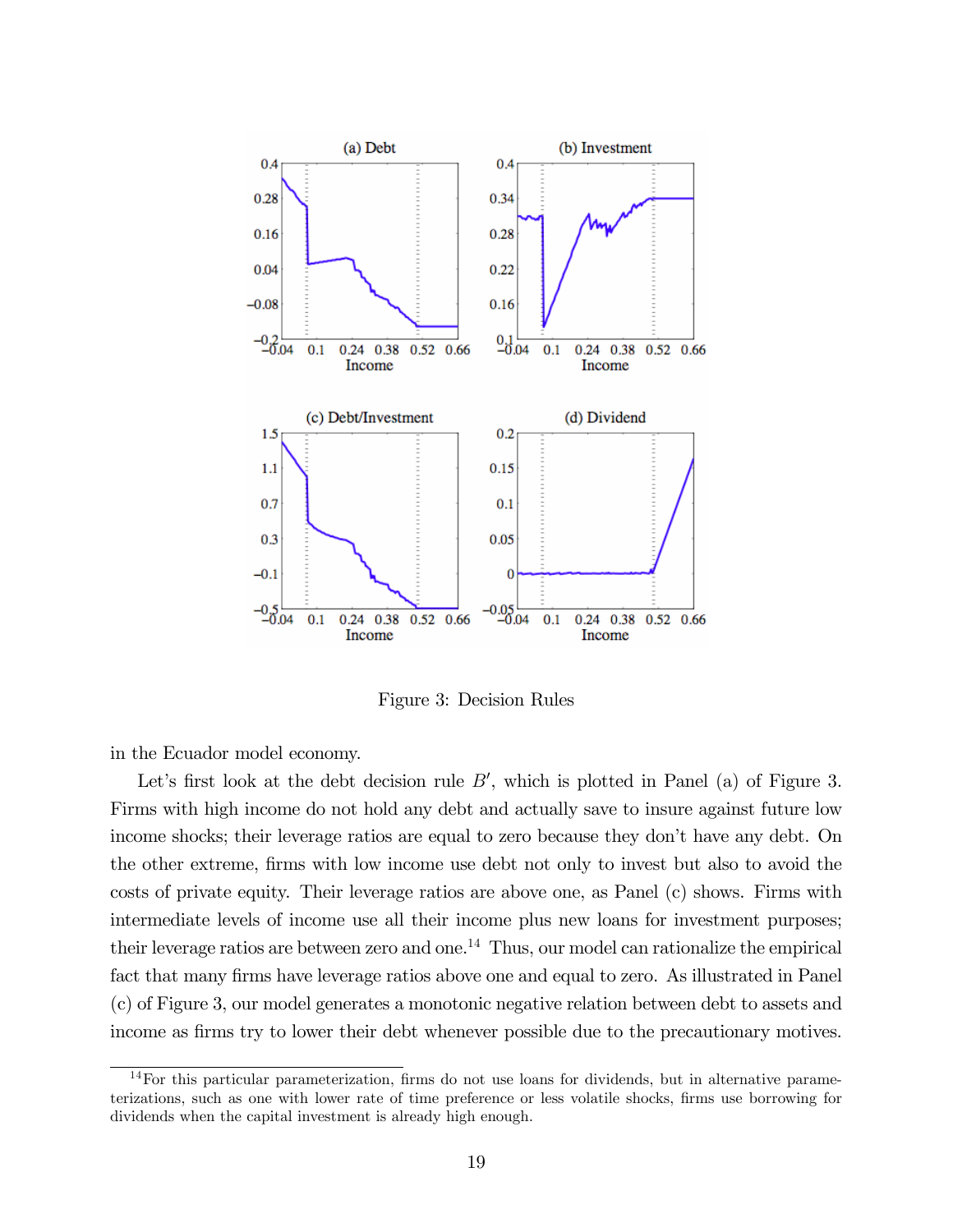The dividend decision rule is shown in Panel (d) of Figure 3. Only the firms with very high income pay positive dividends, whereas all others pay zero dividends. Paying out dividends is expensive for firms because it implies forgoing the opportunity to reduce debt and to improve the firms' position in the event of a stream of low shocks. Only when debt is low enough (i.e., high income) do firms find it optimal to pay dividends. Our model predicts that firms that distribute dividends are the ones with the lowest leverage ratios, which is consistent with the data in the United States.<sup>15</sup>

Lastly, we show that the precautionary motives also have an impact on the investment decision of firms, as shown in Panel (b) of Figure 3. When income is large enough, firms invest the first best level and also save the optimal buffer stock, while the rest is distributed as dividend. When income is below the sum of the optimal buffer and the first best investment, firms have three options: they can issue private equity, reduce the optimal buffer of savings, or invest a lower amount. Firms are reluctant to issue private equity because of the transaction costs. But firms adjust the other two margins simultaneously as they reduce the investment level and decrease their savings. Firms prefer to lower their investment to prevent an even further reduction in their savings such that they are better equipped to evade financial distress in the future. The reason why the firm is willing to be inefficiently small to avoid a future default is because the expected value of keeping the project  $E(V(x'))$  is very large.

When income is low enough, it is no longer optimal for the firm to avoid default the next period because the debt to be repaid is too large. Thus, at very low income levels the entrepreneur anticipates the next period default in case of the low shock and adjusts the firm's investment to a more appropriate scale for only the high shock. This explains the jump in investment around the income level of 0.08. However, the optimal investment in the default region is still smaller than under the first best. The reason is that relative to the first best case, the expected marginal product of capital is lower because of the output loss in the defaulting state, whereas the expected marginal cost of capital is the same regardless of the default decisions because lenders break even.

The precautionary usage of debt in our model generates rich dynamics in the firms' income, assets, and investment. When a firm faces a sequence of good shocks, it decreases its debt, increases its income and investment, and becomes unconstrained over time. The model generates amplification of good shocks and growth for firms that have low levels of income. When a firm experiences a sequence of low shocks, it invests less and produces less and less output while increasing its debt over time. When its debt grows high enough, the

<sup>&</sup>lt;sup>15</sup>Strebulaev and Yang (2006) document that about 9% of the public firms in the United States from 1962 to 2003 have leverage ratios of zero, and these firms tend to distribute higher dividends.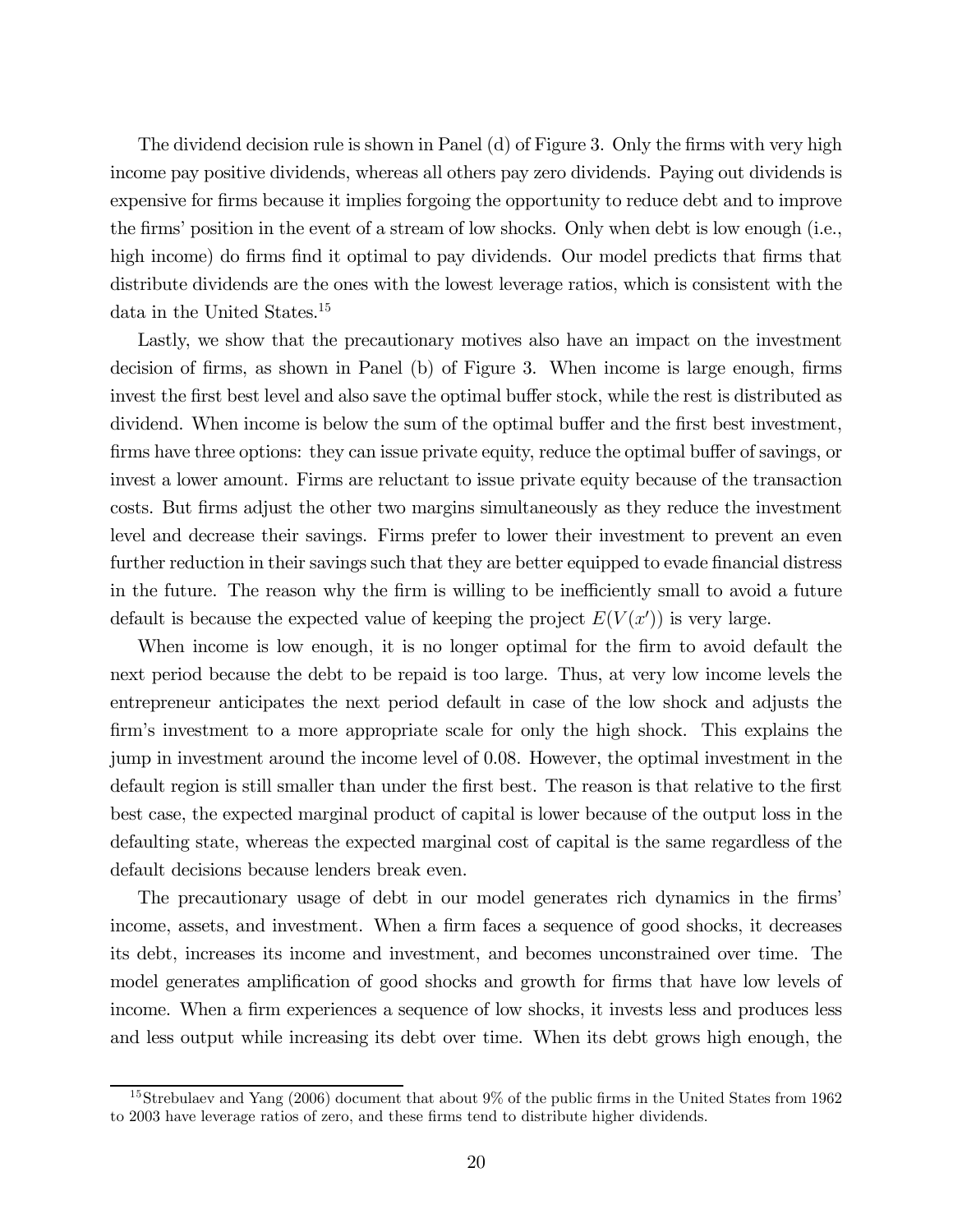firm finds it optimal to default and exit. Thus, our model also amplifies bad shocks over time and generates high debt to asset ratios for exiting firms.

Although models of enforcement frictions with a complete set of assets generate underinvestment for firms with large debt levels (Quintin 2000; Albuquerque and Hopenhayn 2004), incomplete markets are essential for enforcement frictions to amplify bad productivity shocks over time. In those models the value of the firm does not go down with negative productivity shocks because state contingent assets allow the firm to pay off debt only when high shocks are realized. However, in our model a sequence of low shocks lowers the value of the firm because uncontingent debt has to grow over time to cover interest payments of an increasingly higher stock of debt. Our interpretation is that enforcement problems are exacerbated for firms that have a history of low productivities.

### 5 Quantitative Implications of the Model

We now calibrate the model to assess quantitatively our mechanism in reproducing the facts regarding firms' financing, growth, and exit observed in the dataset of firms in the United Kingdom and Ecuador. We first describe the calibration of the model, then present the quantitative results and perform empirical tests to provide further evidence for our mechanism.

#### 5.1 Calibration

The calibration strategy we adopt here is as follows. We first parameterize the model to the Ecuadorian economy, and then recalibrate only the default value for the UK economy. These two economies are thus the same in terms of all the parameters except the default value  $V^d$ . This strategy isolates the impact of contract enforcement, which is the focus of this work.

The following parameters are chosen independent of our model. The interest rate  $r$  is set at 4% per annum. The decreasing returns parameter  $\alpha$  is chosen to be 0.90 following the empirical estimates by Basu and Fernald (1997). The death rate  $\delta$  is calibrated to the exit rate in the largest asset quintile of 3% in Ecuador. The equity issuance cost parameter  $\gamma$  is set to 0.3 following Cooley and Quadrini (2001).

All other parameters are calibrated such that our model produces relevant moments of the Ecuadorian firm dataset. We discretize the productivity space into two transitory shocks and five permanent shocks. The permanent  $z$  shocks have equal mass and are chosen to generate five first best capital levels, defined in Equation (5), equal to the mean asset levels of quintiles in the data. Without loss of generality, we assume that transitory shocks have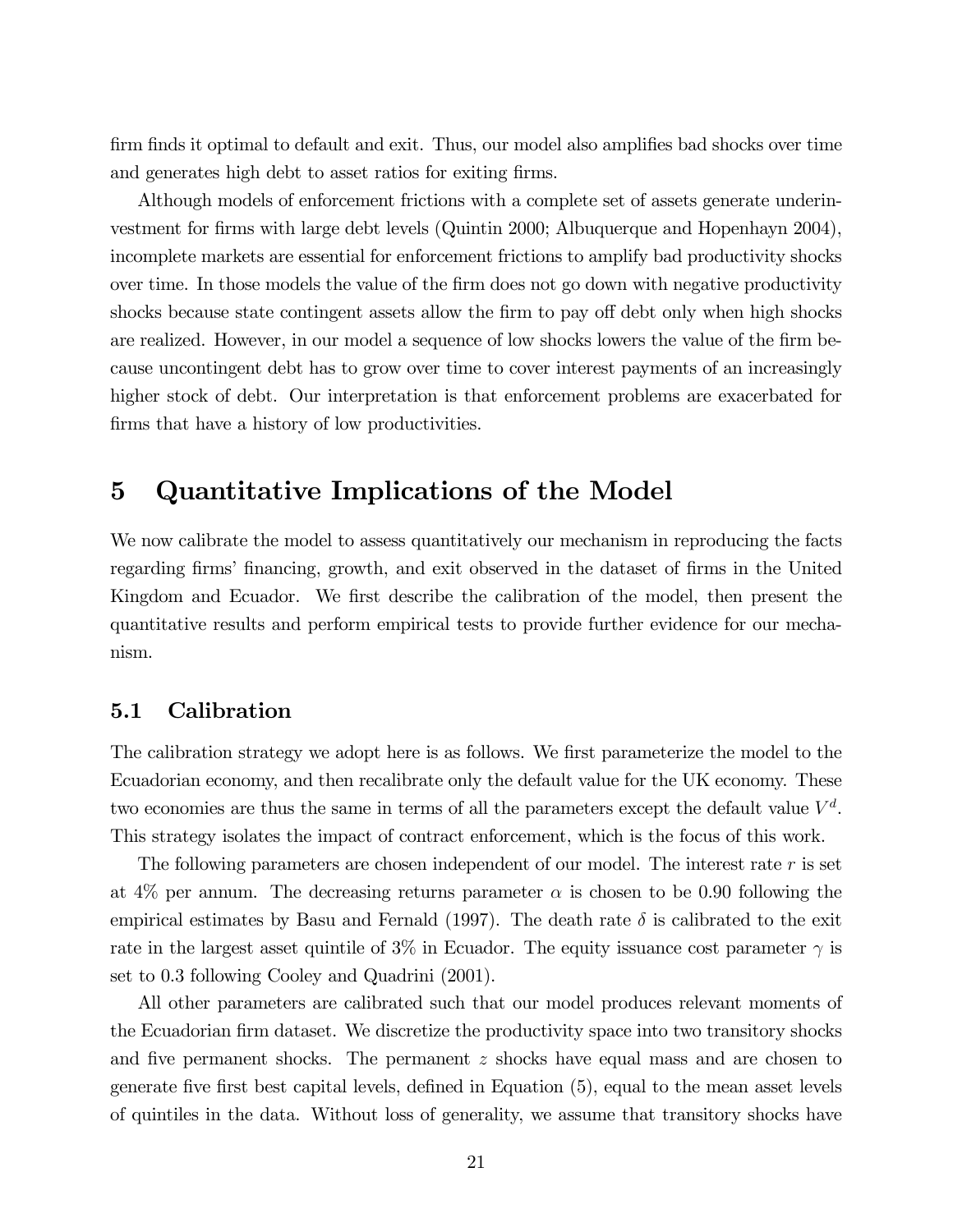a mean of one. Under this assumption, the remaining four parameters — the spread of the idiosyncratic transitory shocks ( $\varepsilon_H - \varepsilon_L$ ), the probability of the low transitory shock  $p_L$ , the discount factor  $\beta$ , and the enforcement parameter  $V^d$  – are jointly estimated such that the model matches the following four moments in the data: the average sales growth rate of 63%, the average coefficient of variation for sales across firms of 0.35, the mean leverage ratio of 0.60, and the leverage ratio of the first asset quintile of  $0.40^{16}$ 

To study the United Kingdom, we only recalibrate the enforcement parameter  $V^d$  such that the model generates the average leverage ratio of the first asset quintile in the distribution of British firms. The value for  $V^d$  in Ecuador is calibrated to be 0.03, which corresponds to about 1% of average first best output of firms in the first quintile  $(0.01z_1K_{fb}^{\alpha})$ . The default value in the UK is -0.01, which corresponds to a loss of 0.3% of average first best output of firms in the first quintile  $(-0.003z_1K_{fb}^{\alpha})$ . Table 2 summarizes all the parameters.

|                   |                                | Value                       | Target                             |
|-------------------|--------------------------------|-----------------------------|------------------------------------|
| Interest rate     | $\mathcal{r}$                  | 0.04                        | Annual US real interest rate       |
| Technology        | $\alpha$                       | 0.90                        | Basu and Fernald (1997)            |
| Death rate        | $\delta$                       | 0.03                        | Exit rate of the 5th quintile      |
| Equity issue cost | $\gamma$                       | 0.3                         | Cooley and Quadrini (2001)         |
| Permanent prod.   | $z_1, z_2,  z_5$               | 1.0, 1.17, 1.33, 1.49, 1.83 | Mean asset level of each quintile  |
| Temporary prod.   | $\varepsilon_L, \varepsilon_H$ | 0.11, 1.13,                 | Mean sales coefficient of variance |
|                   | $p_L$                          | 0.14                        | Mean sales growth rate             |
| Discount factor   | β                              | 0.956                       | Mean leverage                      |
| Enforcement       | $V^d$                          | 0.03 for Ecuador            | Ecuador leverage of 1st quintile   |
|                   |                                | $-0.01$ for the UK          | UK leverage of 1st quintile        |

Table 2. Parameter Values

#### 5.2 Quantitative Results

We simulate the model over 500 periods for 15,000 firms for both calibrations to Ecuador and the UK. The model delivers in the long run a stationary cross section distribution of firms, which we use to compute the model's statistics presented in Table 3. At every point in time, we divide the cross section of firms into five quintiles based on assets as in the data. In the model, firms' assets equal the firm capital K plus savings  $B_R$  for firms with  $B_R < 0$ . The table shows that the model reproduces the highly skewed asset distribution of firms,

 $16$ The coefficient of variation for sales is computed from the detrended time series of real sales of each firm for 1996-1999.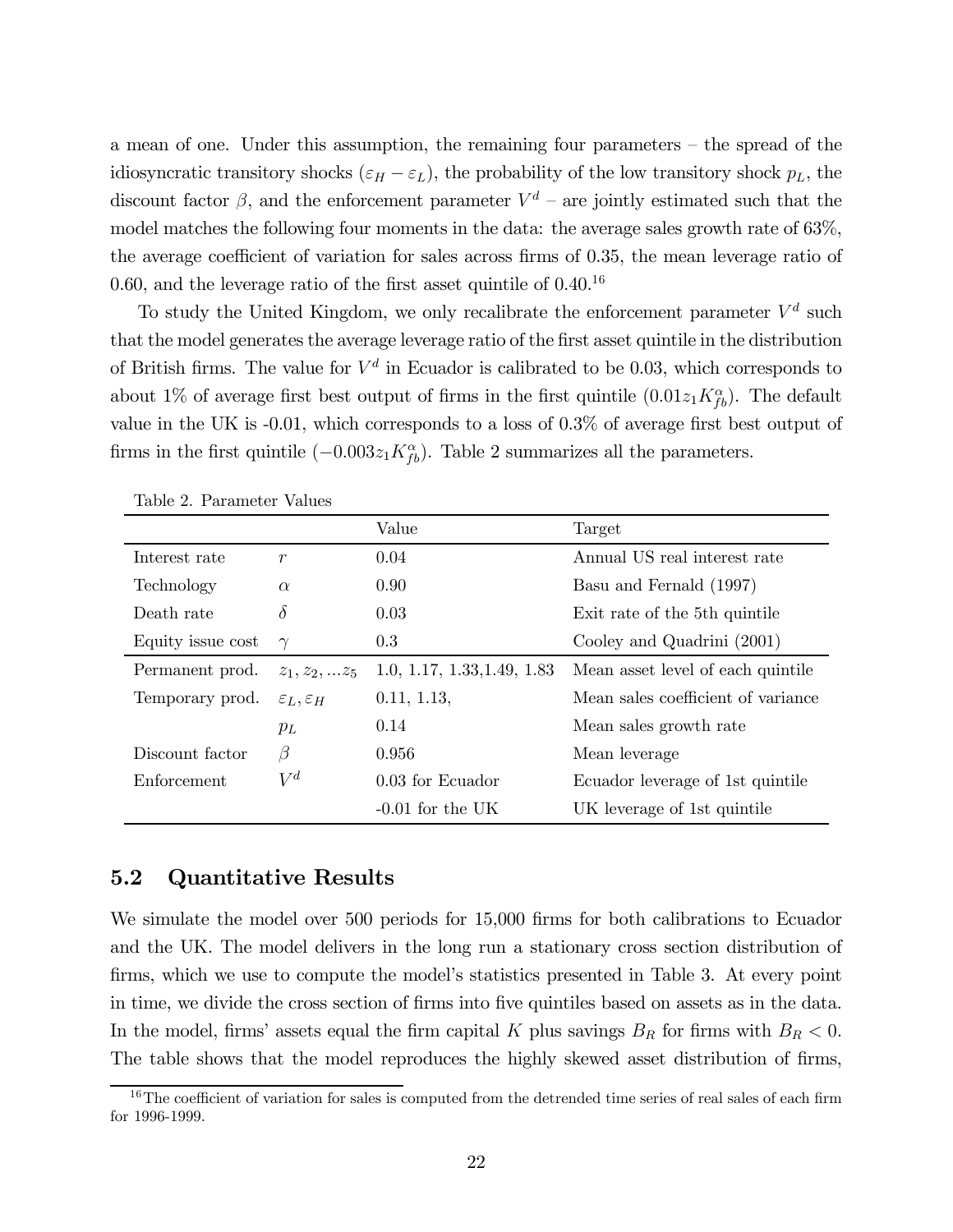which is similar in the two economies. We compute for every asset quintile and for the entire distribution of firms average leverage ratios, sales growth rates, and exit rates. Table 3 also reports averages of these statistics across the last 100 periods for both calibrations.

| Ecuador        | Assets | Leverage | Growth | Exit Rate |
|----------------|--------|----------|--------|-----------|
| Overall        | 99.11  | 0.59     | 0.71   | 0.03      |
| Quintile 1     | 1.00   | $0.31\,$ | 0.77   | 0.05      |
| Quintile 2     | 4.88   | 0.51     | 0.71   | 0.03      |
| Quintile 3     | 17.17  | 0.67     | 0.70   | 0.03      |
|                |        |          |        |           |
| Quintile 4     | 52.82  | 0.72     | 0.69   | 0.03      |
| Quintile 5     | 419.69 | 0.74     | 0.68   | 0.03      |
| United Kingdom | Assets | Leverage | Growth | Exit Rate |
| Overall        | 101.03 | 0.82     | 0.72   | 0.03      |
| Quintile 1     | 1.00   | 1.05     | 0.75   | 0.04      |
| Quintile 2     | 4.89   | 0.79     | 0.74   | 0.03      |
| Quintile 3     | 17.27  | 0.77     | 0.73   | 0.03      |
|                |        |          |        |           |
| Quintile 4     | 52.87  | 0.76     | 0.72   | 0.03      |

Table 3. Model Results

Let's first look at the model implications regarding firms' financing patterns. The calibration to the average leverage ratio in Ecuador is successful, as the model's statistic of 0.59 is very close to 0.57 in the data. Our UK model economy delivers a higher average leverage ratio of 0.82, which matches closely the ratio of 0.76 observed in the data. With stronger contract enforcement, the set of available loans in the British economy is much larger than that in Ecuador. For example, the maximum loan relative to the first best capital for a firm in the lowest productivity bin equals 2.4 in the UK, whereas it is only 1.3 in Ecuador. Furthermore, in equilibrium, firms in the UK borrow more not only because of the greater borrowing opportunities, but also because this gives them less incentive to engage in precautionary savings.

The model produces an upward size-leverage relation for Ecuador and a downward sizeleverage relation for the United Kingdom (see Figure 4 for the contrasting patterns). Moreover, the model matches quantitatively the patterns in the data. For example, for the smallest quintiles the leverage ratio in Ecuador is much smaller than that in the UK, 0.31 versus 1.05, whereas leverage ratios of large firms are similar in both countries. The key mechanism of the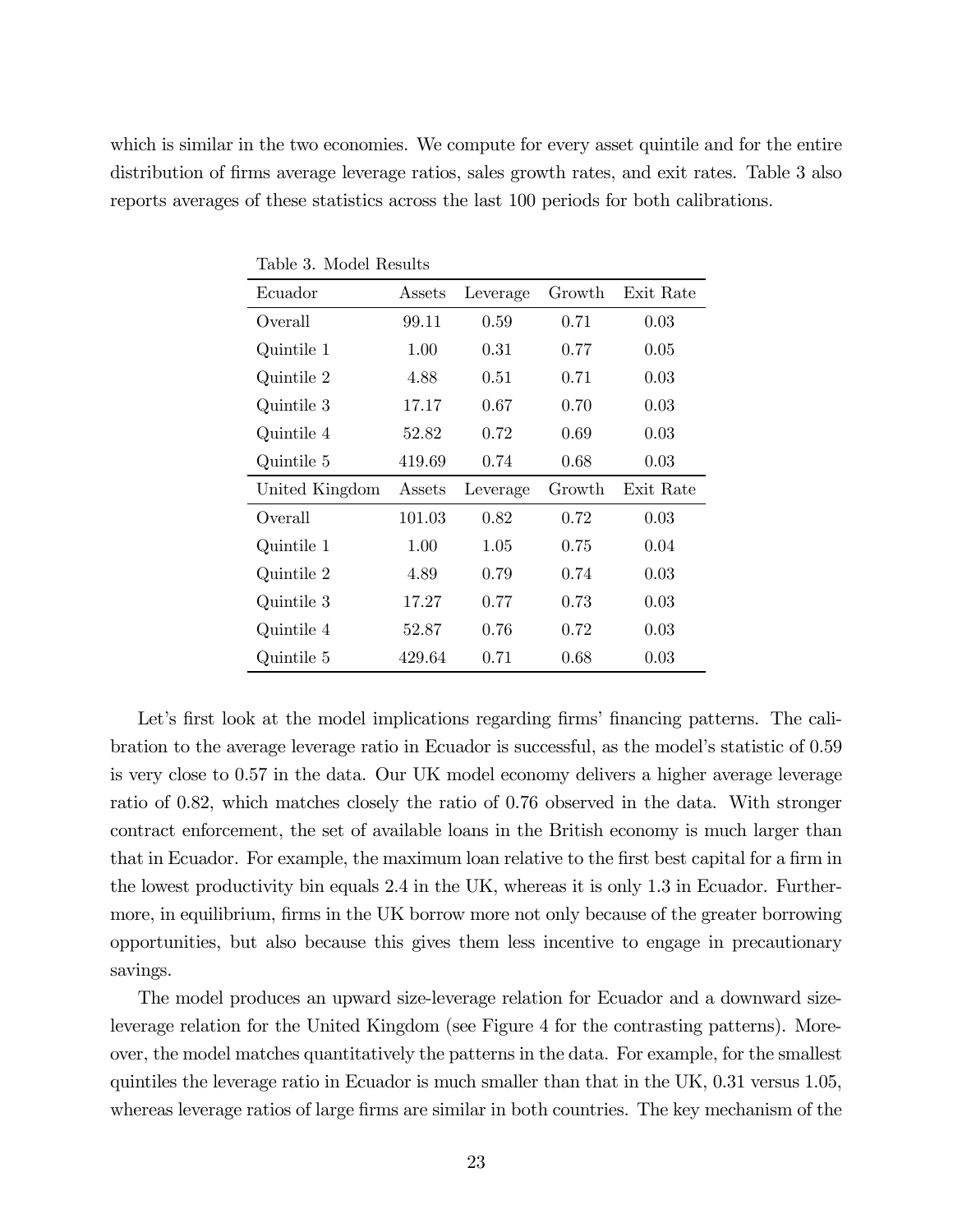

Figure 4: Size and Leverage in the Model

model that generates the contrasting size-leverage relations is how the borrowing capacity of firms varies with size under different degrees of contract enforcement. In weak enforcement economies, the borrowing capacity relative to assets is more limited for small firms than for large firms, whereas the opposite is true in strong enforcement economies, as shown in Proposition 1. Although in equilibrium firms do not borrow the largest available loan, the observed borrowing levels mirror the patterns of borrowing constraints because firms endogenize these limits when making financing decisions.

We next look at the model implications on firm dynamics. Both model economies generate that small firms grow faster than large firms qualitatively as in the data. However, quantitatively, the model underestimates the differences across firms in both countries. To generate the negative size-growth relation, the model requires that firms in lower asset bins are on average of less efficient scales in the limiting distribution. Sales growth rates of more inefficient firms are higher because they generally hold larger debt and under good shocks can reduce their debt and increase their capital toward the efficient level. However, exactly to avoid the above inefficiency firms borrow less and engage in precautionary savings. Thus, the model's limiting distribution has only a small fraction of firms with inefficient scales even in the lowest asset bins, which translates into small differences in sales growth across quintiles. Yet the model suggests that lack of contract enforcement can be a more predominant factor for the negative size-growth relation in the transition periods toward the stationary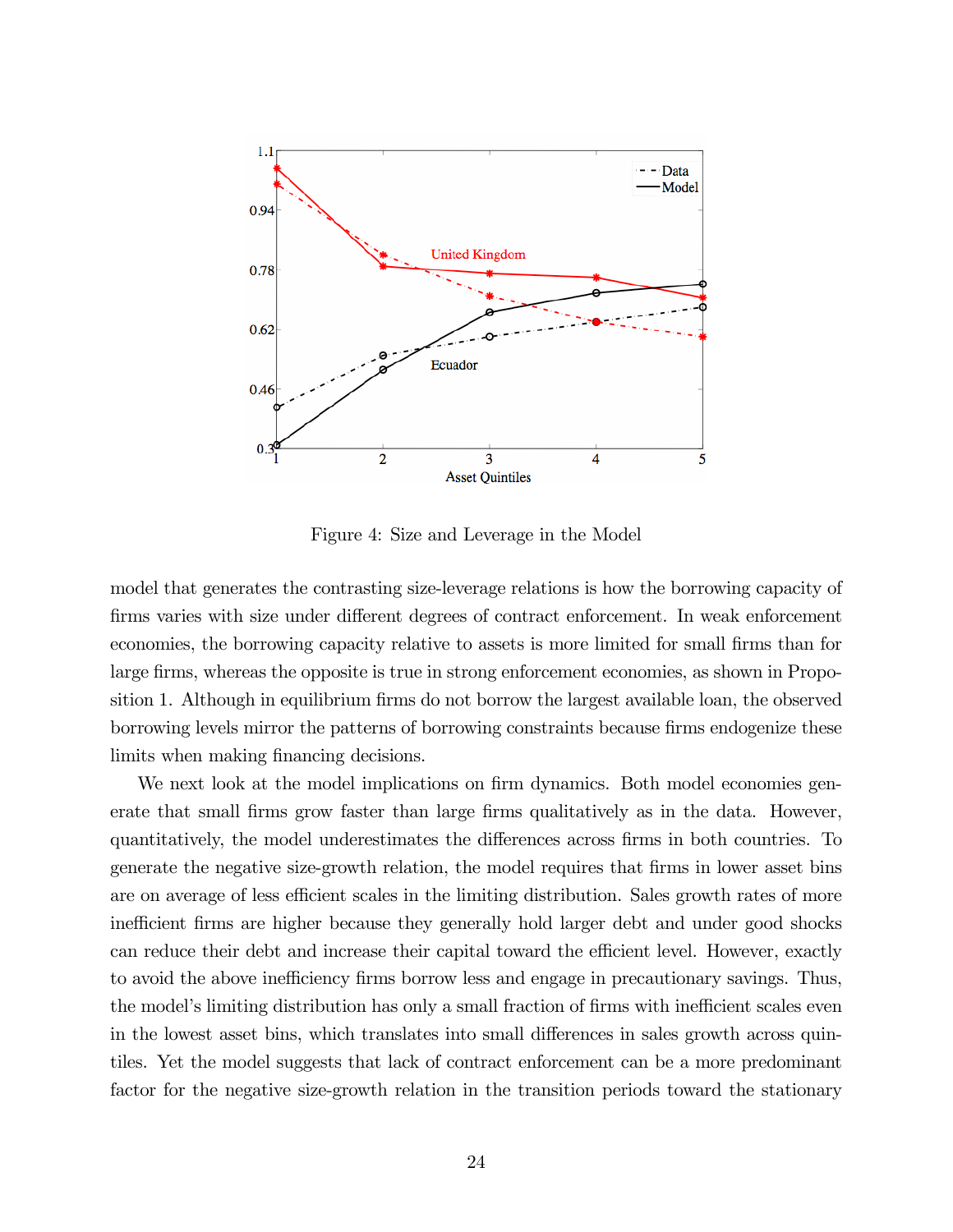distribution. For example, in the first period of the UK economy when all firms are new entrants, the average growth rate of small firms is 0.80, whereas the average growth rate of large firms is 0.61.

In terms of exit rates, in the Ecuadorian model economy, small firms have higher exit rates than large firms as in the data. However, the model's exit rate for the first asset quintile of 5% is lower than that of 12% in the data. Firms in larger asset bins in Ecuador and all firms in the UK do not default in equilibrium. The reason for the relatively low default rates is that firms' debt management allows them to avoid failure. Firms accumulate assets and reduce their debt whenever possible to prevent default.<sup>17</sup> However, our model shows that the degree of contract enforcement does affect default rates. In an economy with weak enforcement, firms are constrained in their financial needs such that the leverage ratios are low and they default after a sequence of bad shocks. These same firms would remain in operation in an economy with strong enforcement because of the larger loans firms can use to respond to shocks.<sup>18</sup>

#### 5.3 Welfare and Output Implications

Differential enforcement in contracts also impacts the level of output of firms and more importantly the welfare of entrepreneurs. In general, when asset markets are incomplete, the greater the borrowing opportunities, the better are the equilibrium allocations because firms have better tools to insure against fluctuations and failures. Now we illustrate quantitatively the welfare and output differences in our model economies. Given that welfare comparisons are very sensitive to the level of assets, we control for the distribution of income in our model and focus on the case where all firms in the two economies have the same level of income to isolate the role of contract enforcement.

Table 4. Welfare and Output Implications

| Ratio UK/Ecuador Quintile 1 Quintile 2 Quintile 3 Quintile 4 Quintile 5 |       |          |       |       |          |
|-------------------------------------------------------------------------|-------|----------|-------|-------|----------|
| Welfare                                                                 | 1.087 | 1.019    | 1.006 | 1.001 | $1.00\,$ |
| Output                                                                  | 2.38  | $1.09\,$ | 1.08  | 1.02  | 1.00     |

 $17$ Unfortunately, in our data we do not have information on the reasons of exit. As a reference point, in the United States the average exit rates for firms is about 4.5%, whereas the average bankruptcy rate is about 1%, as reported in Cooley and Quadrini (2001).

<sup>&</sup>lt;sup>18</sup>This is consistent with evidence presented in Desai, Gompers, and Lerner (2003), who show that for European countries, better legal institutions and protection of property rights lead to lower firm exit rates.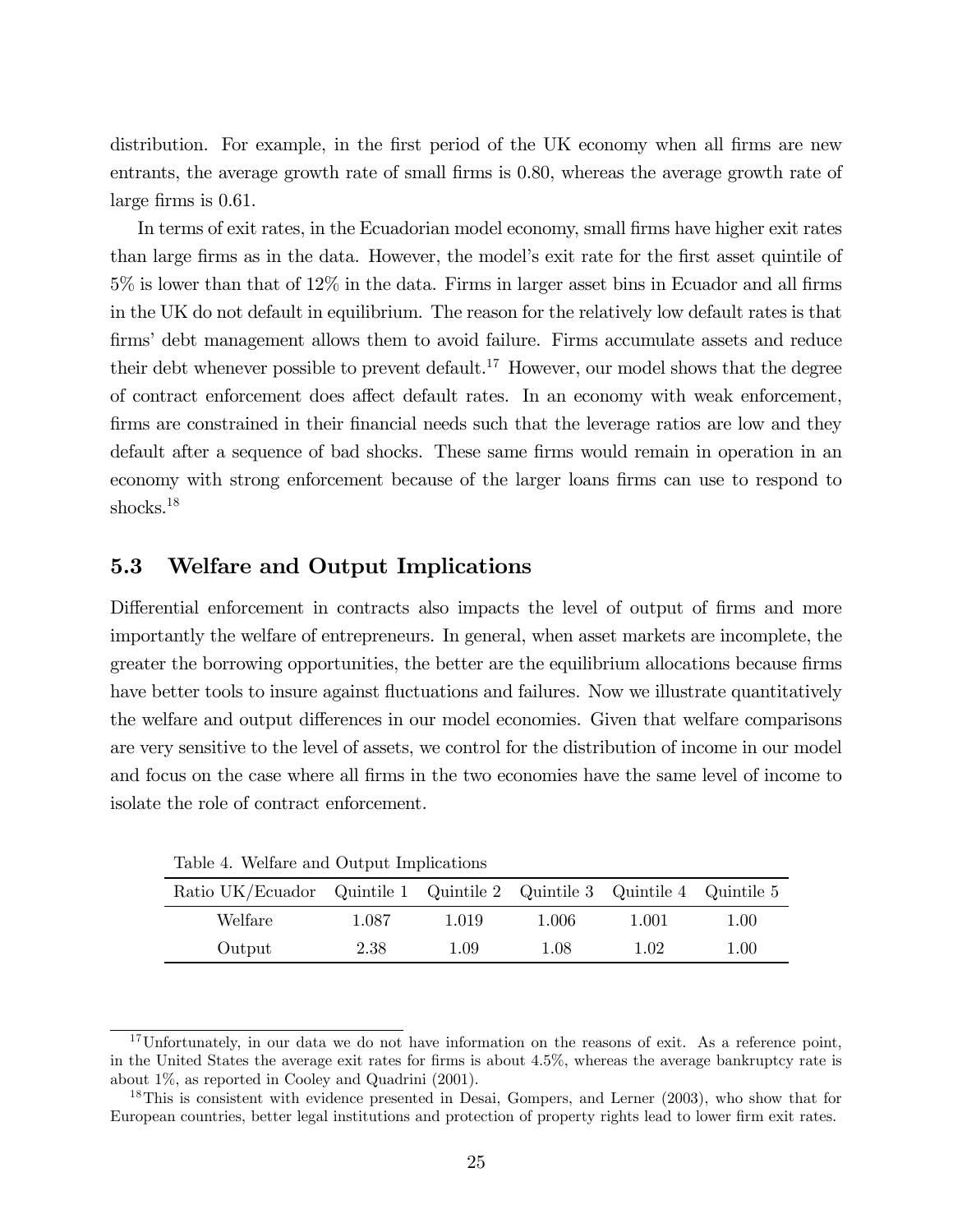Table 4 first reports the ratio of welfare in the UK model economy to that in the Ecuador economy. We find that lack of enforcement in contracts has significant welfare implications. First, welfare is higher for all entrepreneurs in the UK economy than for entrepreneurs in the Ecuador economy. Second, the difference in welfare is larger for entrepreneurs holding small firms. An entrepreneur in Ecuador with a firm whose assets lie in the first quintile of the distribution would get an equivalent of 8.7% higher dividends each period if the enforcement technology were similar to the one in the UK. The welfare difference diminishes for large firms because their borrowing opportunities become similar across the two countries. Furthermore, the welfare differences across economies are robust to different levels of firms' income.

Table 4 also shows the output differences across countries. We find that different degrees of contract enforcement can lead to substantial differences in the output of the small firms. Small firms in the UK economy can produce 2.4 times as much as small firms in Ecuador when the income of firms equals 15% of the first best average output of the lowest productivity firms  $(x = 0.15z_1K_{fb}^{\alpha})$ . The reason is that when income is low, firms in the UK can borrow loans to finance the efficient investment, whereas firms in Ecuador have to underinvest due to limited borrowing capacities. In contrast to the robust differences in welfare, the output differences across economies is sensitive to the income of firms: when income is large, firms in both countries produce similar levels of output, and when income is low, the weaker enforcement economy produces lower output. For our parameterization, when income is above 113% of the first best average output of the lowest productivity firms, the difference in output between the two economies disappears.

Another way that lack of contract enforcement can affect the economy's output and welfare is by restricting the creation of new firms. For example, in our economies, when the initial income of firms is negative and between  $-0.1z_1K_{fb}^{\alpha}$  and  $-1.3z_1K_{fb}^{\alpha}$  the small  $z_1$  firms start their operation in the UK but never get started in Ecuador.<sup>19</sup> Although in our model we have assumed zero entry costs for firms, negative initial income can be interpreted as entry costs. Thus, our model implies that when entry costs are large, weak enforcement can severely limit the creation of new firms, which lowers the economy's output and welfare.<sup>20</sup>

### 5.4 Further Empirical Tests

Our model has several additional testable implications regarding the determinants of the firms' debt to asset ratios and default decisions. In the model, leverage and default are solely

 $19$ The evidence presented in Desai, Gompers and Lerner (2003) also shows that countries with better legal institutions and protection of property rights are associated with higher entry rates in Europe.

<sup>&</sup>lt;sup>20</sup>Djankov et al. (2002) document that in 1999 the cost of establishing a new firm equals  $3\%$  of GDP per capita (or \$680) in the United Kingdom, whereas in Ecuador the cost is 91% of GDP per capita (or \$1,200).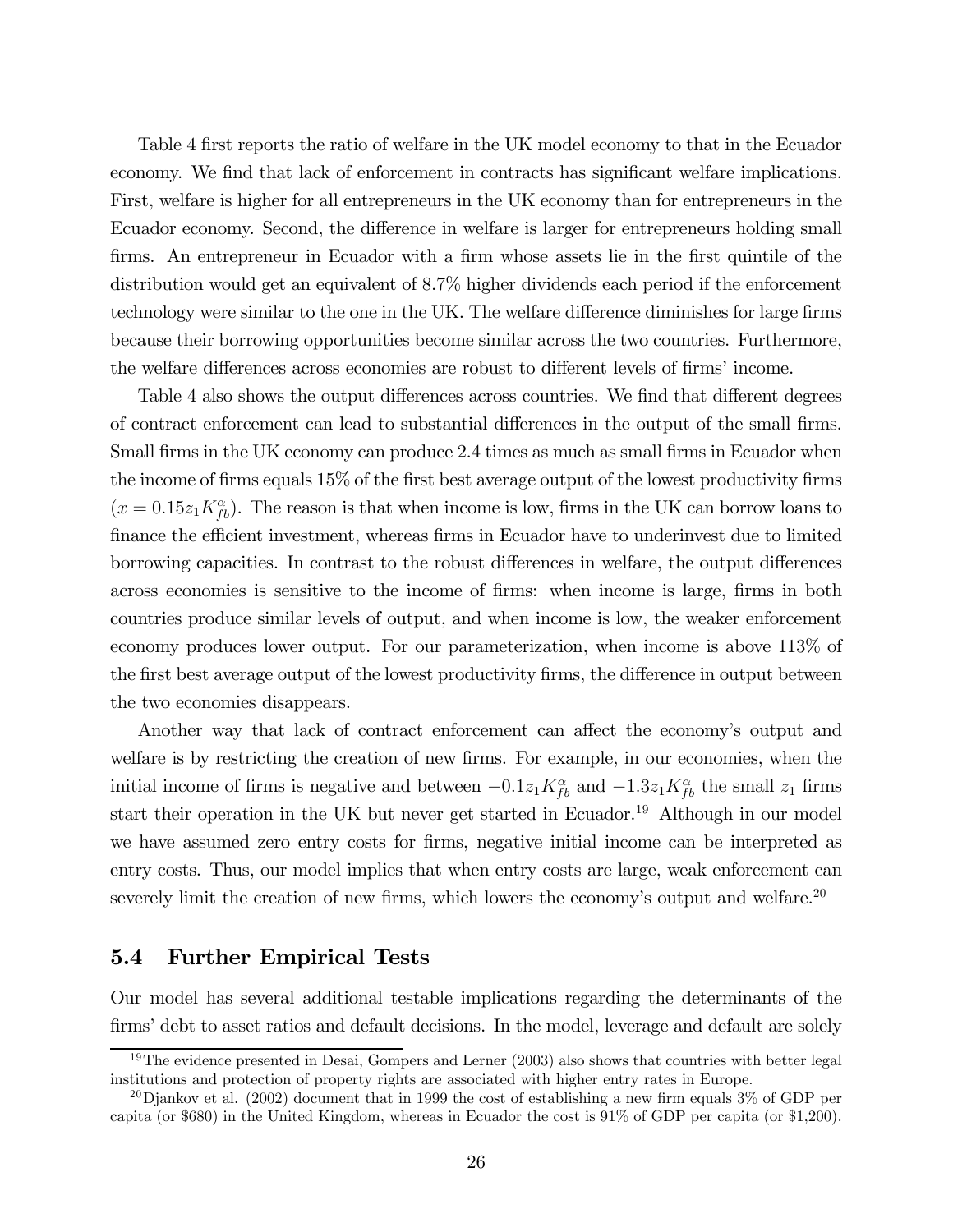determined by the firm's income and productivity. Firms with productivity z choose high leverage ratios when their income is low, as shown in Panel (c) of Figure 3. Firms choose to default if the income is below a threshold that varies according to z, that is  $d(x, z)=1$ , if  $x < x^*(z)$ . Although income in the default state is a latent variable that is not observed in equilibrium, it is highly correlated across time, with an autocorrelation of 0.86 in both model economies. Thus, exit of a firm with productivity  $z$  at time  $t$  can be predicted using the last period's income  $x_{t-1}$ .

To test these implications using our dataset, we need to find empirical counterparts for the productivity and income of firms. Income  $x$  in our model resembles firms' profits in the data. Thus, we proxy x with profits, and to eliminate scale effects we use the ratio of profits to assets. The productivity of the firm  $z$  is tightly linked in the model to the size of the firm; thus, we proxy z with sales, assets, and liabilities.

We first compute the simple correlation between profit to asset ratios and leverage ratios in the data. The correlations in both countries are negative: -0.2 in Ecuador and -0.01 in the UK. These correlations are consistent with the model's prediction that high income firms choose lower leverage ratios. We next estimate a linear OLS regression of leverage on income and other control variables. The results in Table 5 show that in both countries, firms with lower profit to asset ratios have larger debt to asset ratios the consecutive year even when all the size measures are introduced as controls. The coefficient on the profit variable is significant and negative at the  $1\%$  level in both countries.<sup>21</sup> Moreover, size and profits can explain a large portion of the variability in leverage ratios of firms in the data, as shown by the  $R^2$  of 0.39 in Ecuador and 0.33 in the UK.

|                                                                        | $p_t/A_t$   |                               | $\log(A_t)$ $\log(B_t)$ $\log(S_t)$ |         | Obs.  | $R^2$  |
|------------------------------------------------------------------------|-------------|-------------------------------|-------------------------------------|---------|-------|--------|
| Ecuador                                                                | $-0.268***$ |                               | $-0.199***$ $0.193***$ $0.002$      |         | 11889 | 0.39   |
|                                                                        | (0.011)     | $(0.003)$ $(0.003)$ $(0.002)$ |                                     |         |       |        |
| United Kingdom $-0.001***$ $-0.554***$ $0.574***$ $-0.062***$ $139605$ |             |                               |                                     |         |       | - 0.33 |
|                                                                        | (0.0002)    | $(0.002)$ $(0.002)$           |                                     | (0.002) |       |        |

Table 5. Linear Regressions of Leverage<sup>22</sup>

<sup>&</sup>lt;sup>21</sup>This is consistent with Fama and French (2002), who find that within publicly traded firms in the United States, firms with lower earnings to assets ratios have higher leverage.

 $^{22}$ The data are for all firms continuing in two consecutive years: for Ecuador the years are 1996 and 1997, and for the United Kingdom the years are 2000 and 2001. The variable  $p_t/A_t$  corresponds to profit to asset.  $\log(A_t)$ ,  $\log(B_t)$ , and  $\log(S_t)$  denote logged assets, liabilities, and sales, respectively. Standard errors are in parentheses, and \*\*\* denotes significance of the coefficient at 1% level. The regressions include a constant.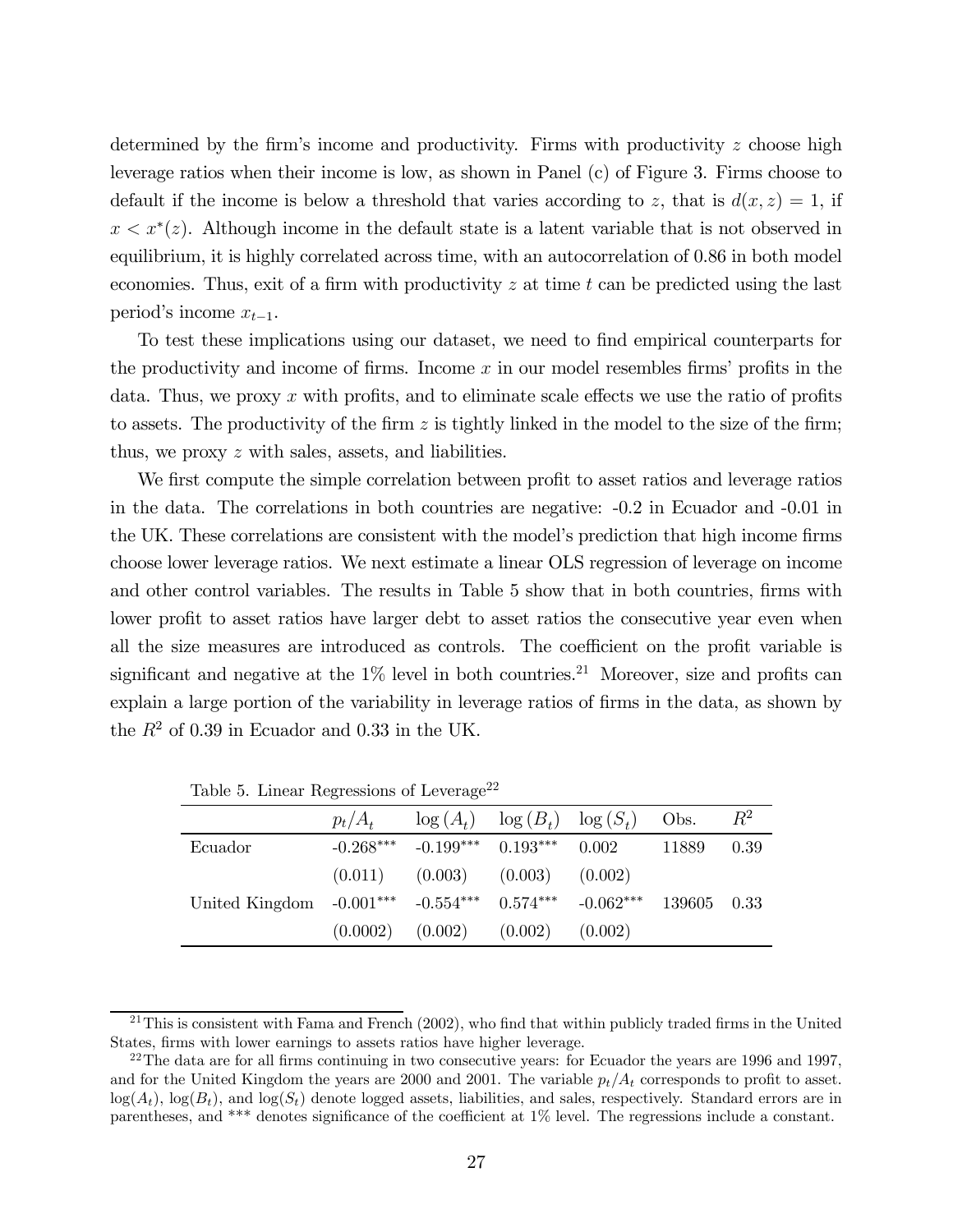The final policy rule we want to test with our data is exit. Our model predicts that conditional on  $z$ , firms with lower income  $x$  and higher debt to asset ratios are more likely to default and exit, and that this effect is more severe for firms with small z. The predictions are broadly consistent with the characteristics of exit firms in Ecuador in that they have larger leverage ratios, lower profits, and are smaller than the surviving firms. Firms who exit in 1997 have an average leverage ratio of 0.70 and an average profit to asset ratio of -0.13 in 1996. In contrast, surviving firms have an average leverage ratio of 0.59 and an average profit to asset ratio of zero. Moreover, firms that exit in 1997 are on average smaller, as about 60% of them lie in the lowest two asset quintiles of the distribution of firms in 1996.

Table 6. Logit Exit Regression on Predictor Variables<sup>23</sup>

| $B_t/A_t$ $p_t/A_t$ $\log(A_t)$ $\log(S_t)$ $\log(B_t)$ Obs. Pseudo $R^2$ |  |
|---------------------------------------------------------------------------|--|
| $0.371***$ $-0.160***$ $-0.185***$ $-0.096***$ $0.025$<br>- 13607 - 0.038 |  |
| $(0.085)$ $(0.058)$ $(0.048)$ $(0.025)$ $(0.039)$                         |  |

Following Campbell, Hilscher, and Szilagyi (2006), we also estimate the probability of exit over the next period using a logit model to provide further evidence for the mechanism in our model that income predicts exit after controlling for additional variables. We assume that the marginal probability of exit follows a logistic distribution and is given by  $P_{t-1}(d_{i,t} =$ 1) = 1/(1 + exp( $-\alpha - \beta X_{i,t-1}$ )), where  $d_{i,t}$  is an indicator that equals one if the firm exits in year t and  $X_{i,t-1}$  is a vector of explanatory variables known at the end of the previous year. A higher  $X_{i,t-1}$  implies a higher probability of exit. Table 6 presents the results. As predicted by the model, firms with higher debt to asset ratios, lower profits, and that are small in terms of assets and sales have a higher probability of exit.<sup>24</sup> In addition, the higher likelihood of exit for firms with larger leverage ratios and lower profits remains significant after including additional control variables that are significant in predicting exit such as the firm's age and the level of cash on hand.

 $^{23}$ The data are for all firms in Ecuador in 1996. The dependent variable takes a value of 1 if the firm exits in 1997 or zero otherwise. The independent variables are debt to asset ratio  $B_t/A_t$ , profit to asset ratio  $p_t/A_t$ , log of assets  $A_t$ , log of sales  $S_t$ , and log of liabilities  $B_t$ . Standard errors are in parentheses and \*\*\* denotes significance of the coefficient at 1% level.

 $^{24}$ This is consistent with results presented in Campbell, Hilscher, and Szilagyi (2006) for US firms that fail and go bankrupt. Public US firms with low net income relative to assets, high leverage ratios, and small share of all assets (small firms) are more likely to fail.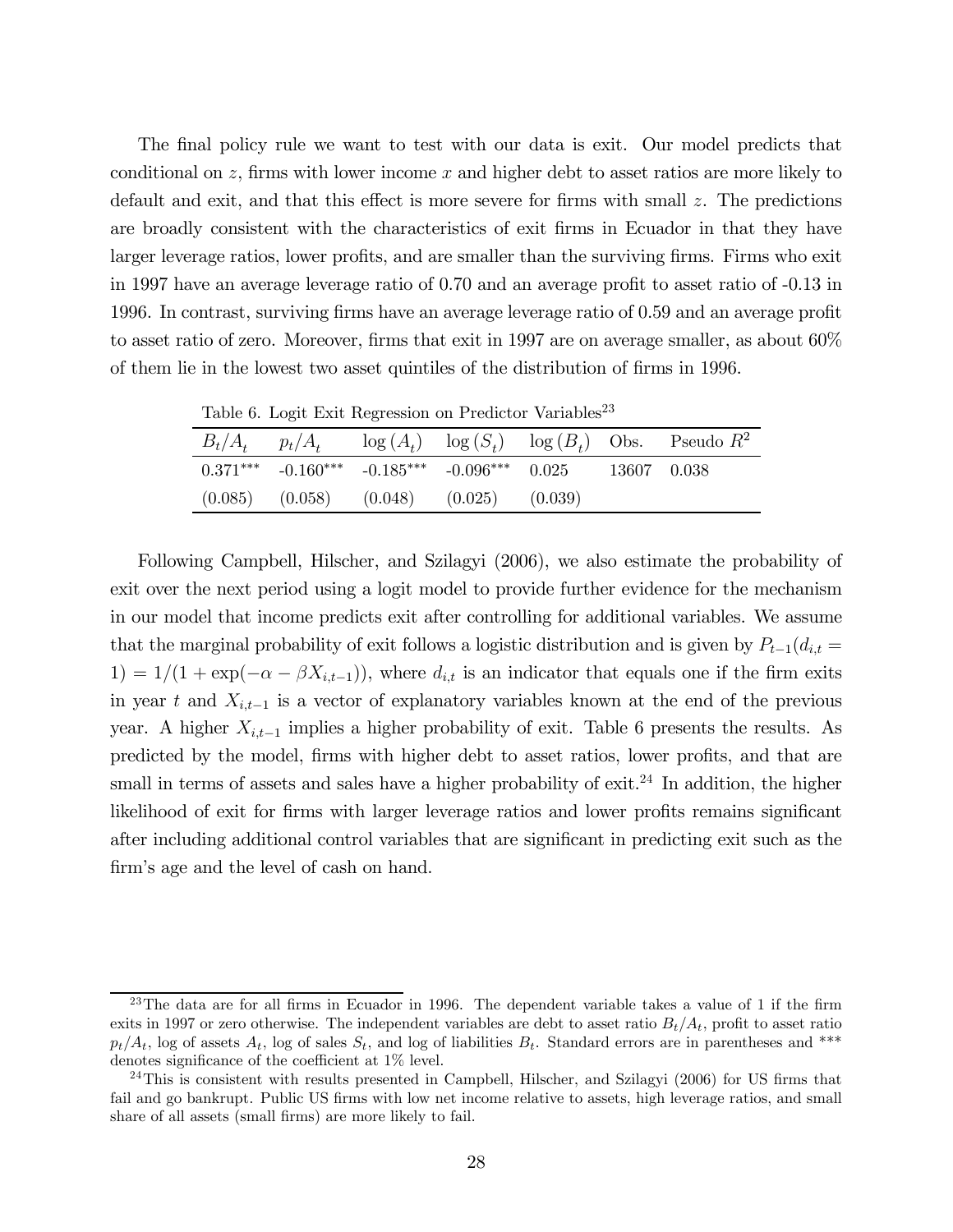## 6 Conclusion

This paper studies how the degree of contract enforcement affects firms' financing choices. We start by documenting the empirical disparities of firms' financing choices in the United Kingdom and Ecuador, where the United Kingdom has much better enforcement in financial contracts than Ecuador. We find the stark contrasting patterns of firms' debt financing; small firms use debt more in their total financing than large firms in the United Kingdom, whereas the opposite is true in Ecuador. Besides this new finding, our work also documents empirical facts of firm dynamics regarding relations between growth, exit, and size for these two countries.

We next construct a theoretical model with heterogeneous firms to establish the link between the degree of enforcement in financial contracts and firms' debt financing. This model features the firm-specific borrowing capacities arising endogenously from lack of contract enforcement and the precautionary usage of debt. This model offers a novel dynamic tradeoff theory on capital structure of firms with endogenous entry, exit, and borrowing constraints. Debt is useful for investment and dividend purposes, but high debt levels also increase the likelihood of firm failure when asset markets are incomplete and borrowing is limited. Thus, firms use debt with precaution and the optimal debt level is determined by trading off benefits and costs under their specific borrowing constraints.

More importantly, this work rationalizes the differential relation of debt to assets ratios and size across economies with different degrees of contract enforcement. In economies with good enforcement, default is unlikely and loan availability is large for all firms. The ease of loans is larger for small firms relative to their size, which further reduces their precautionary use of debt. Thus, the debt to assets ratio of small firms is higher than that of large firms. In economies with weak enforcement, loans are limited because of high probabilities of default, and firms have strong incentives to decrease debt and accumulate savings to insure against firm failure. Small firms use debt more conservatively given their higher likelihood of failure because their values are lower and more volatile. Thus, the debt to asset ratio of small firms is lower than that of large firms.

This work makes an effort to quantify the link between contract enforcement and firm financing choices. We calibrate the model and show that our mechanism can account for the patterns of capital structure observed in the data. At the same time, this work produces firm dynamics consistent with the empirical findings. We further test two key model implications using our dataset and find supports for our mechanism.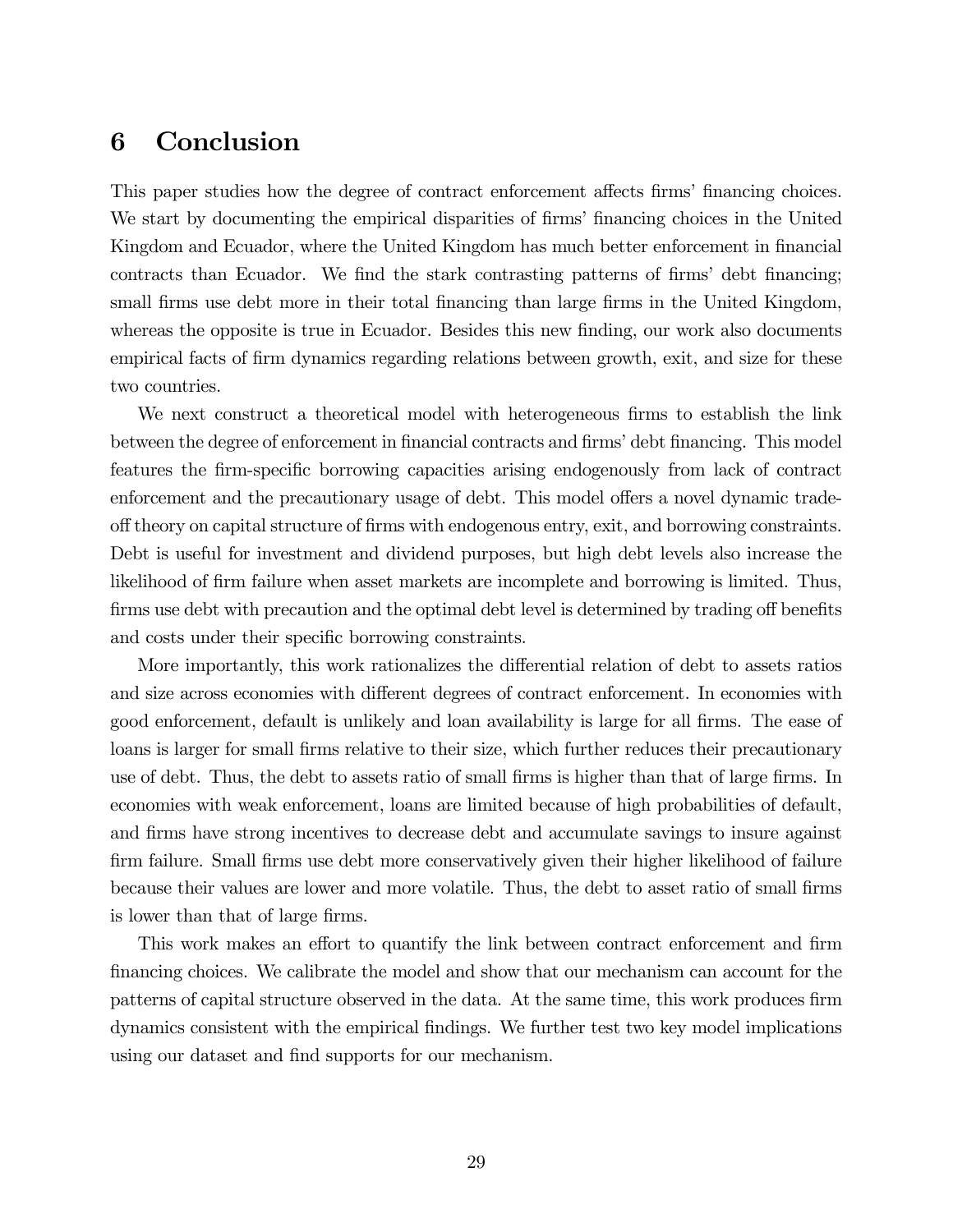### References

- [1] Aiyagari, S. Rao. 1994. Uninsured Idiosyncratic Risk and Aggregate Saving." Quarterly Journal of Economics 109 (August): 659—84.
- [2] Albuquerque, Rui, and Hugo A. Hopenhayn. 2004. "Optimal Lending Contracts and Firm Dynamics." Review of Economic Studies 71 (April): 285-315.
- [3] Basu, Susanto, and John G. Fernald. 1997. "Returns to Scale in U.S. Production: Estimates and Implications." Journal of Political Economy 105 (April): 249-83.
- [4] Campbell, John Y., Jens Hilscher, and Jan Szilagyi. 2006. "In Search of Distress Risk." NBER Working Paper 12362.
- [5] Clementi, Gian Luca, and Hugo Hopenhayn. 2006. "A Theory of Financing Constraints and Firm Dynamics." Quarterly Journal of Economics 121 (February): 229—65.
- [6] Cooley, Thomas F., and Vincenzo Quadrini. 2001. "Financial Markets and Firm Dynamics." American Economic Review 91 (December): 1286—1310.
- [7] DeMarzo, Peter M., and Michael Fishman. 2007. "Agency and Optimal Investment Dynamics." Review of Financial Studies 20 (January): 151—88
- [8] Desai, Mihir, Paul Gompers and Josh Lerner. 2003. "Institutions, Capital Constraints and Entrepreneurial Firm Dynamics: Evidence from Europe." NBER Working Paper 10165.
- [9] Desai, Mihir, Fritz Foley and James R. Hines Jr. 2004. "A Multinational Perspective on Capital Structure Choice and Internal Capital Markets." Journal of Finance 59 (6): 2451-87.
- [10] Djankov, Simeon, Rafael La Porta, Florencio Lopez-De-Silanes, and Andrei Shleifer. 2002. "The Regulation of Entry." Quarterly Journal of Economics 117 (February): 1— 37.
- [11] Fama, Eugene F., and Kenneth R. French. 2002. "Testing Trade-Off and Pecking Order Predictions about Dividends and Debt." Review of Financial Studies 15 (March): 1—33.
- [12] Harris, Milton, and Artur Raviv. 1991. "The Theory of Capital Structure." Journal of Finance (March): 297—355.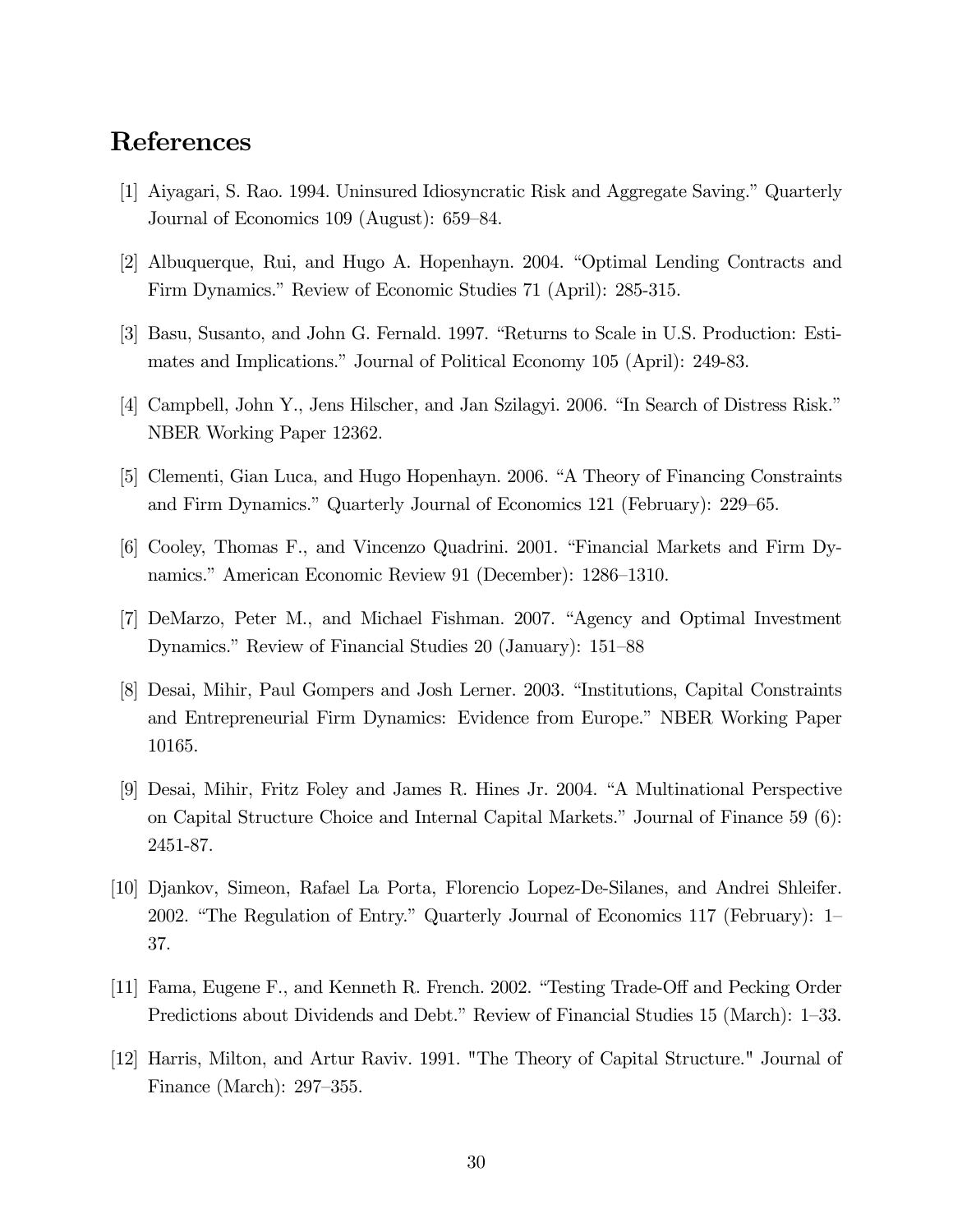- [13] Hennessy, Christopher A., and Toni M. Whited. 2005. "Debt Dynamics." Journal of Finance 60 (June): 1129—65.
- [14] Herranz, Neus, Stefan Krasa, and Anne P. Villamil. 2007. "The Impact of Entrepreneur Characteristics and Bankruptcy Rules on Firm Performance." Working Paper, University of Illinois.
- [15] Hopenhayn, Hugo A. 1992. "Entry, Exit, and Firm Dynamics in Long Run Equilibrium." Econometrica 60 (September): 1127—50.
- [16] Huggett, Mark. 1993. "The Risk-Free Rate in Heterogeneous-Agent Incomplete-Insurance Economics." Journal of Economic Dynamics and Control 17 (5—6): 953—69.
- [17] Klette Jacob, and Samuel Kortum. 2004. "Innovating Firms and Aggregate Innovation." Journal of Political Economy 112 (October): 986—1018.
- [18] La Porta, Rafael, Florencio Lopez-de-Silanes, Andrei Shleifer, and Robert Vishny. 1998. "Law and Finance." Journal of Political Economy 106 (December): 1113—55.
- [19] Miao, Jianjun. 2005. "Optimal Capital Structure and Industry Dynamics." Journal of Finance 60 (December): 2621—59.
- [20] Quadrini, Vincenzo. 2003. "Investment and Liquidation in Renegotiation-Proof Contracts with Moral Hazard." Journal of Monetary Economics LI 713—51.
- [21] Quintin, Erwan. 2000. "Limited Enforcement and the Organization of Production." Manuscript. Federal Reserve Bank of Dallas.
- [22] Rajan, Raghuram G., and Luigi Zingales. 1995. "What Do We Know about Capital Structure? Some Evidence from International Data." Journal of Finance 50 (December): 1421—60.
- [23] Rossi-Hansberg, Esteban, and Mark Wright. 2006. "Establishment Size Dynamics in the Aggregate Economy." Staff Report 382, Federal Reserve Bank of Minneapolis.
- [24] Strebulaev, Ilya A., and Baozhong Yang. 2006. "The Mystery of Zero-Leverage Firms." Working Paper, Stanford University, Graduate School of Business.
- [25] Warner, Jerold B. 1977. "Bankruptcy Costs: Some Evidence." The Journal of Finance 32 (2): 337—47.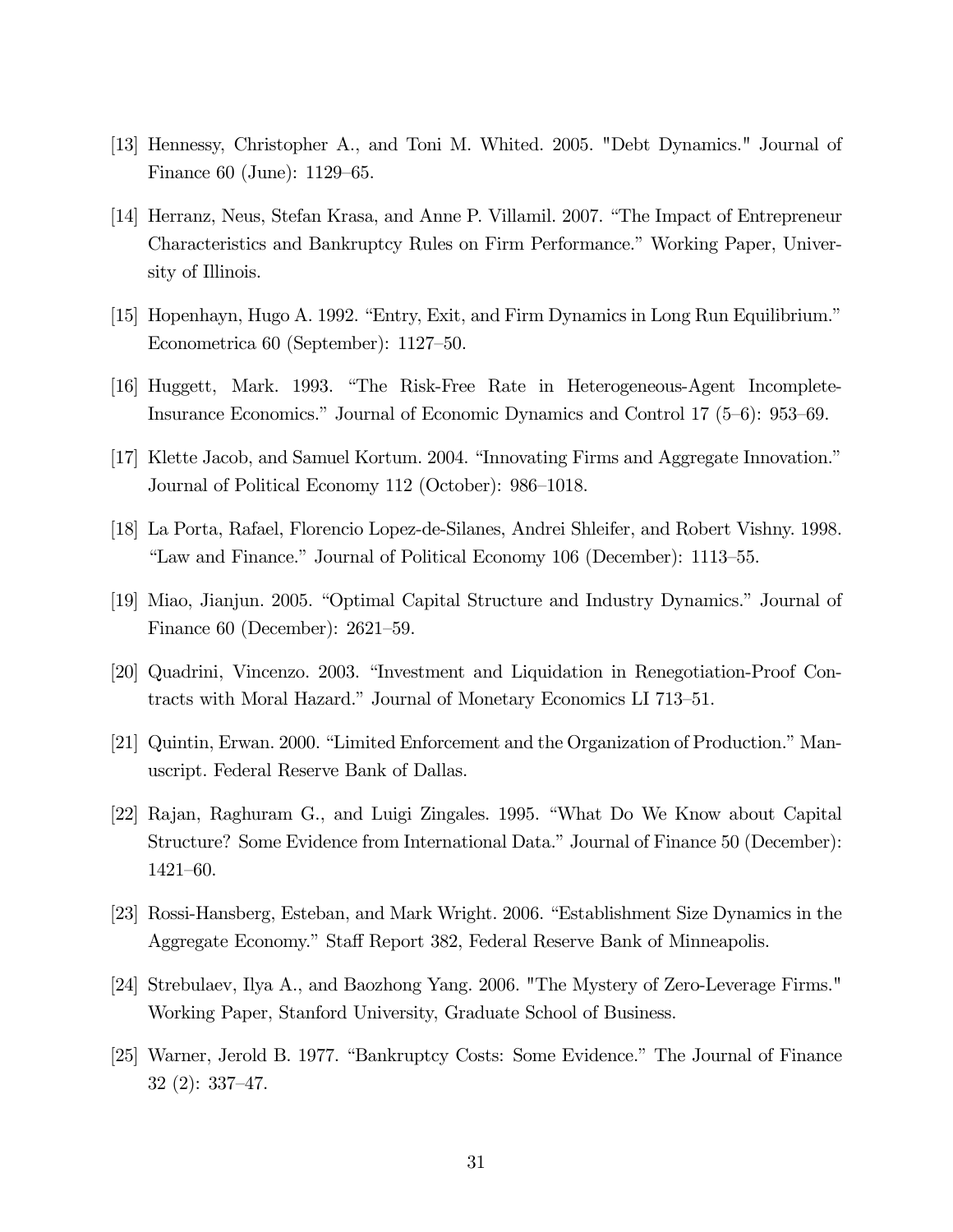# Appendix 1

This appendix presents various robustness checks on the empirical finding of the size and leverage relations in Ecuador and the UK. First, we investigate the size-leverage relation for other years in the data samples of the two countries, which is reported in Table 7. There are small variations in the overall leverage ratios over years in both countries. However, the positive relation and the negative relation between size and leverage are robust for all the years.

|                |        | Ecuador |        | United Kingdom |         |           |
|----------------|--------|---------|--------|----------------|---------|-----------|
| Quintile       | 1997   | 1998    | 1999   | 2001           | 2002    | 2003      |
| 1              | 0.43   | 0.44    | 0.50   | 1.05           | 1.07    | 1.07      |
| $\overline{2}$ | 0.53   | 0.55    | 0.56   | 0.84           | 0.86    | 0.88      |
| 3              | 0.59   | 0.60    | 0.61   | 0.72           | 0.74    | 0.77      |
| 4              | 0.63   | 0.64    | 0.66   | 0.64           | 0.65    | 0.67      |
| 5              | 0.67   | 0.67    | 0.72   | 0.60           | 0.61    | 0.61      |
| Overall        | 0.57   | 0.58    | 0.61   | 0.77           | 0.78    | 0.80      |
| Obs.           | 21,567 | 21,920  | 23,509 | 765,611        | 866,615 | 1,020,462 |

Table 7. Robustness Check 1: Various Years

Second, we explore the size-leverage relation for firms in three major sectors in both economies: manufacturing, service, and wholesale/retail. The result is presented in Table 8. Overall, leverage varies across sectors in both countries: the service sector has the lowest leverage in Ecuador, whereas the manufacturing sector has the lowest leverage in the UK. The positive size-leverage relation holds for all three sectors in Ecuador, whereas the manufacturing sector has less variation in leverage across quintiles than the service and wholesale/retail sector. The negative size-leverage relation also holds for all three sectors in the UK. The results for other years have similar patterns as reported here and are available upon request.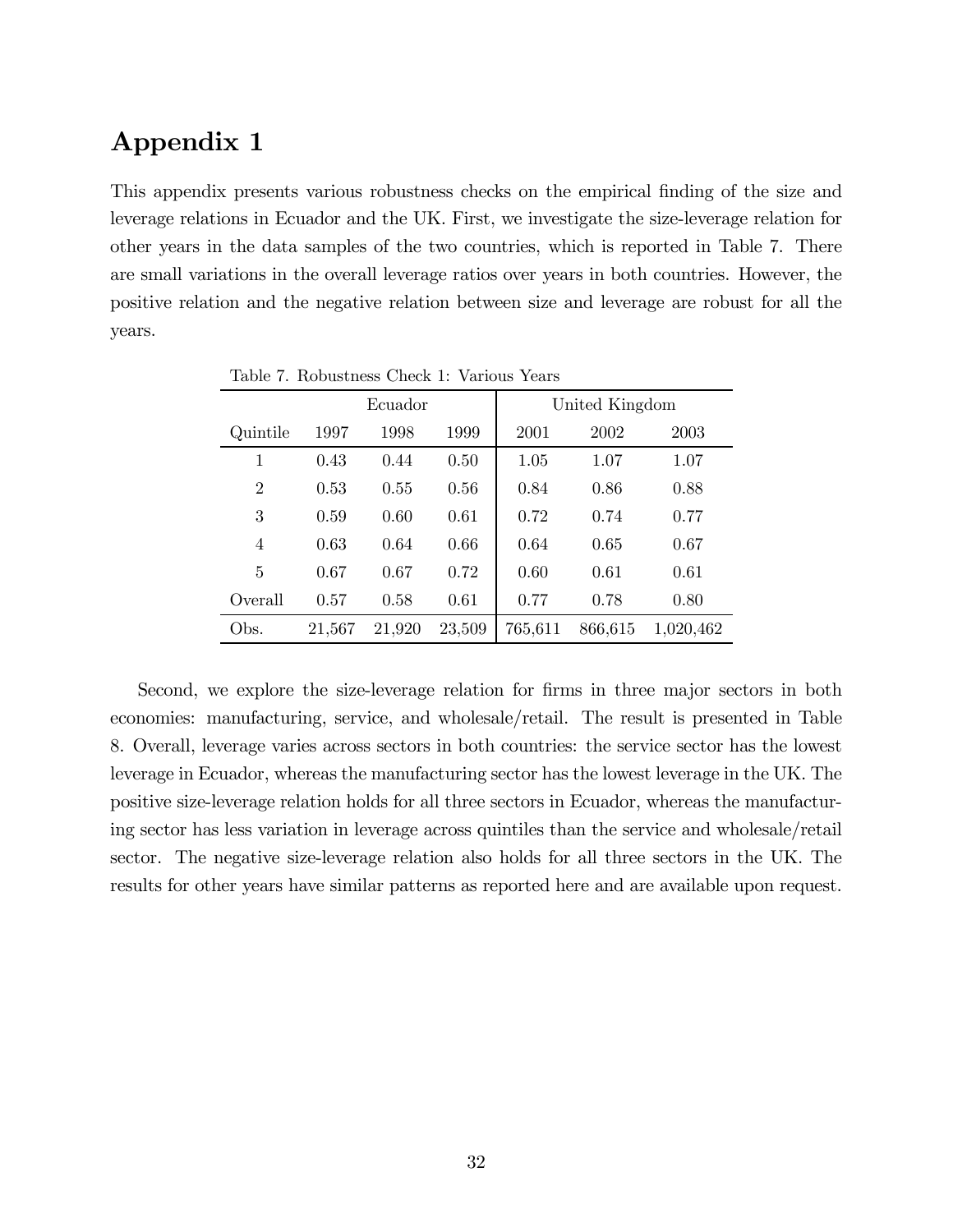|                | Ecuador (1996) |         |                  |        |         | United Kingdom (2000) |
|----------------|----------------|---------|------------------|--------|---------|-----------------------|
| Quintile       | Manuf.         | Service | Wholesale/Retail | Manuf. | Service | Wholesale/Retail      |
| 1              | 0.55           | 0.31    | 0.40             | 1.12   | 1.21    | 1.25                  |
| $\overline{2}$ | 0.59           | 0.44    | 0.55             | 0.74   | 0.86    | 0.84                  |
| 3              | 0.58           | 0.46    | 0.59             | 0.64   | 0.73    | 0.70                  |
| $\overline{4}$ | 0.60           | 0.51    | 0.62             | 0.59   | 0.65    | 0.64                  |
| 5              | 0.61           | 0.65    | 0.68             | 0.59   | 0.61    | 0.63                  |
| Overall        | 0.59           | 0.47    | 0.57             | 0.74   | 0.81    | 0.81                  |
| Obs.           | 2,853          | 6,662   | 1,076            | 69,739 | 296,272 | 78,572                |

Table 8. Robustness Check 2: Various Sectors

Third, we experiment with a different size measurement: sales. We rank firms by their sales to construct five quintiles and report the leverage ratios for each quintile in both countries for various years in Table 9. The size-leverage relation identified in both countries is independent of size measurement of sales or asset and the patterns are similar across years. Lastly, we also show the size-leverage relations are robust to 20-quantiles in both countries. Interestingly, the differential financing behavior of the small firms across the two countries is maintained when comparing them in terms of their dollar values level of assets. The leverage ratios and median assets statistics are reported in Table 10.

|                |        |        | Ecuador |        |         |         | United Kingdom |         |
|----------------|--------|--------|---------|--------|---------|---------|----------------|---------|
| Quintile       | 1996   | 1997   | 1998    | 1999   | 2000    | 2001    | 2002           | 2003    |
|                | 0.45   | 0.46   | 0.47    | 0.49   | 0.86    | 0.88    | 0.88           | 0.90    |
| $\overline{2}$ | 0.59   | 0.60   | 0.62    | 0.63   | 0.89    | 0.91    | 0.89           | 0.88    |
| 3              | 0.64   | 0.64   | 0.64    | 0.67   | 0.85    | 0.85    | 0.86           | 0.87    |
| $\overline{4}$ | 0.67   | 0.66   | 0.67    | 0.71   | 0.81    | 0.84    | 0.86           | 0.86    |
| 5              | 0.66   | 0.65   | 0.67    | 0.73   | 0.74    | 0.75    | 0.75           | 0.76    |
| Overall        | 0.60   | 0.60   | 0.61    | 0.64   | 0.83    | 0.84    | 0.85           | 0.85    |
| Obs.           | 13,708 | 14,363 | 15,017  | 16,717 | 181,841 | 192,340 | 203,190        | 218,039 |

Table 9. Robustness Check 3: Sales as Size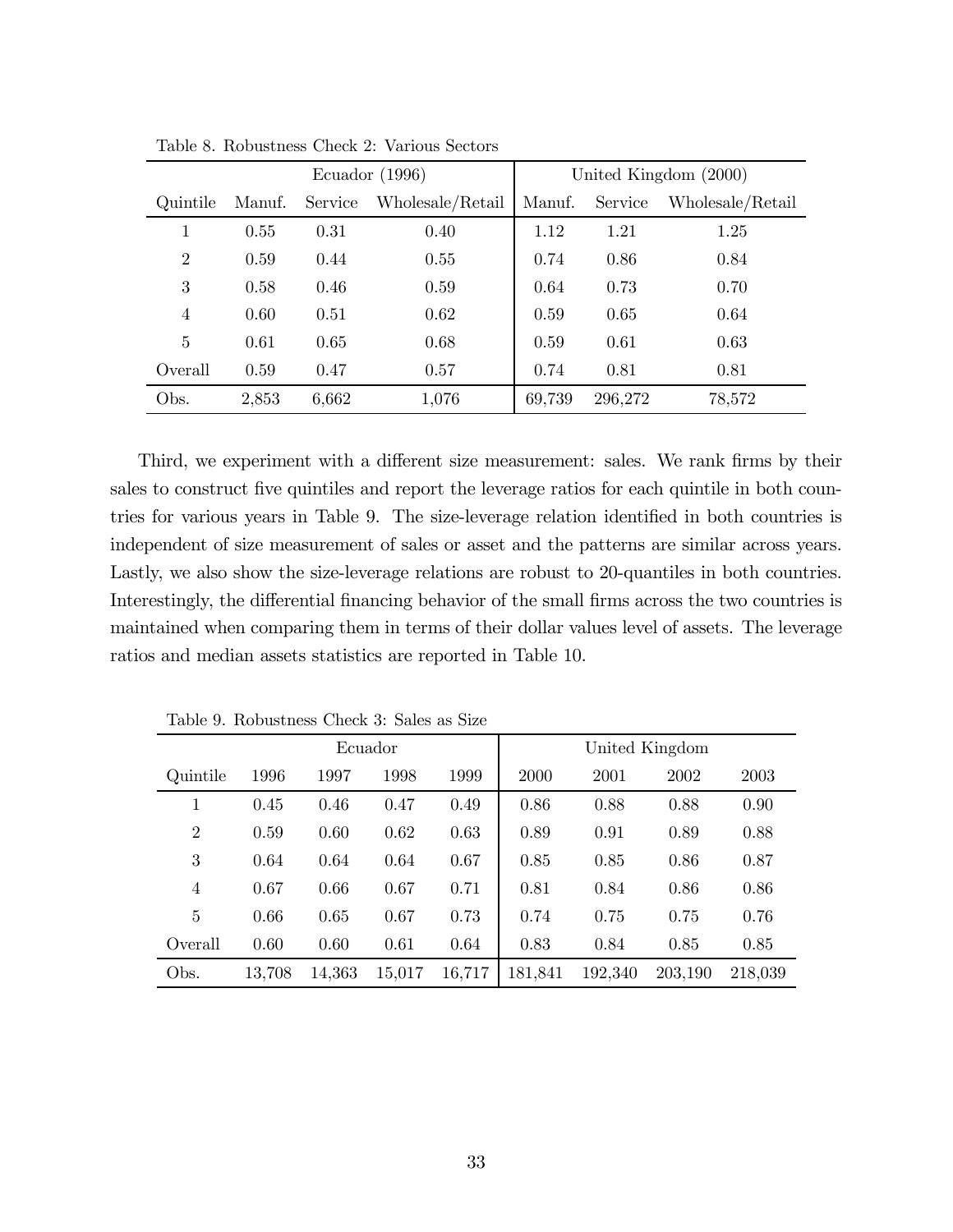|                | Ecuador $(1996)$                 |          | United Kingdom (2000) |          |
|----------------|----------------------------------|----------|-----------------------|----------|
| Quantile       | Asset                            | Leverage | Asset                 | Leverage |
|                | $(\text{thousand }$ $\text{\$})$ |          | $(\text{thousand }$   |          |
| $\mathbf{1}$   | 1.31                             | 0.35     | 2.12                  | 1.07     |
| $\overline{2}$ | 2.65                             | 0.33     | 6.68                  | 1.06     |
| 3              | 4.62                             | 0.46     | 12.87                 | 0.96     |
| $\overline{4}$ | 7.52                             | 0.49     | 19.57                 | 0.94     |
| $\overline{5}$ | 11.32                            | 0.55     | 28.59                 | 0.88     |
| $\,6$          | 16.23                            | 0.56     | 40.60                 | 0.85     |
| $\overline{7}$ | 22.43                            | 0.55     | 57.08                 | 0.81     |
| $8\,$          | 30.41                            | 0.53     | 80.30                 | 0.77     |
| $\overline{9}$ | 40.56                            | 0.58     | 112.62                | 0.74     |
| 10             | 55.08                            | 0.60     | 156.99                | 0.71     |
| 11             | 74.29                            | 0.60     | 218.07                | 0.70     |
| $12\,$         | 102.70                           | 0.61     | 302.34                | 0.67     |
| 13             | 145.24                           | 0.62     | 418.97                | 0.65     |
| 14             | 203.86                           | 0.62     | 586.76                | 0.65     |
| 15             | 292.23                           | 0.65     | 842.91                | 0.62     |
| 16             | 436.68                           | 0.66     | 1,255.26              | 0.63     |
| 17             | 675.24                           | 0.68     | 1,968.42              | 0.61     |
| 18             | 1,161.76                         | 0.69     | 3,334.43              | 0.59     |
| 19             | 2,222.57                         | 0.69     | 7,046.46              | 0.59     |
| 20             | 15,705.33                        | 0.66     | 347,651.45            | 0.61     |

Table 10. Robustness Check 4: 20-Quantiles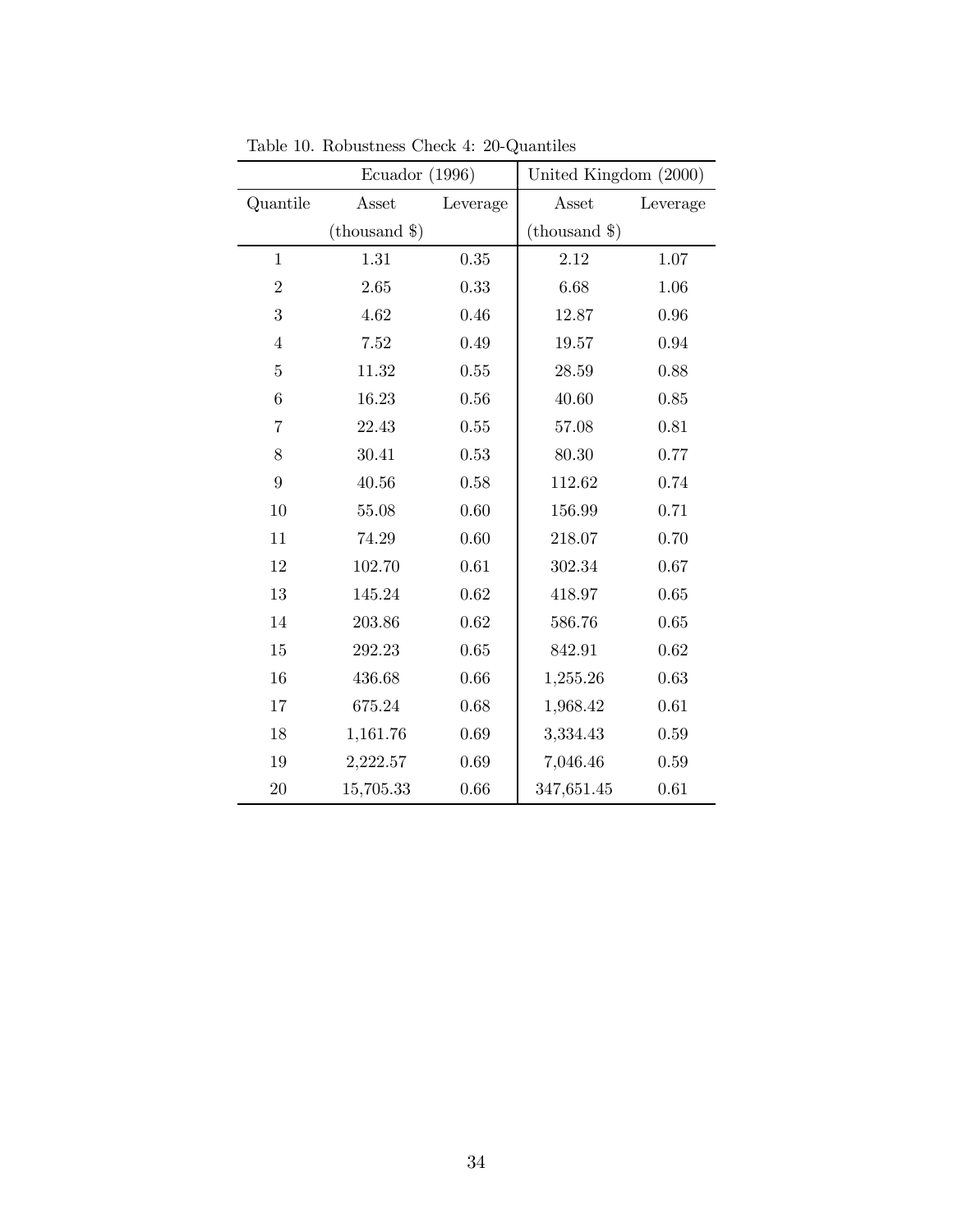### Appendix 2

In this appendix, we provide the formal proof for Proposition 1. We first show the features of firms' optimal debt and investment decisions in Lemma 1. Investment is always at the first best level, and debt is always at the maximum loan allowed under the risk-free rate at the steady state. Then the proof of Proposition 1 follows directly from Lemma 1.

**Lemma 1.** In the case without uncertainty,  $\delta = 0$ , and  $\gamma = 0$ , for each firm with permanent productivity z, the optimal decisions in the steady state are given by

$$
K'(\overline{x}, z) = K_{fb}(z) \text{ and}
$$

$$
B'(\overline{x}, z) = \frac{zK_{fb}(z)^{\alpha} - K_{fb}(z) - (1 - \beta)V^{d}}{r}
$$

under the assumption that  $z > (1+r) ((1-\beta)V^d)^{1-\alpha} \alpha^{-\alpha} (1+r-\alpha)^{\alpha-1}$  for all z.

**Proof.** Consider the case of no uncertainty with firms differing in size because of permanent differences in productivity z. Furthermore, we assume zero equity issuance cost  $\gamma = 0$  and no death shock  $\delta = 0$  for simplicity. In this case, the bond price that firms face will be either the inverse of the risk-free rate or zero because the firms either repay with probability 1 or default with probability 1 the next period with no uncertainty. So firms will pick only the contracts that they will not default on next period, that is,  $V^c(x', z) \geq V^d$ . We could rewrite the firm's problem as follows:

$$
V^{c}(x, z) = \max_{\{B', K'\}} (x + B' - K' + \beta V^{c}(x', z))
$$

subject to

$$
x' = zK^{\prime\alpha} - B'(1+r),
$$
  

$$
V^{c}(x', z) \ge V^{d}.
$$

The first order conditions with respect to  $K'$  and  $B'$  are given by

$$
1 = (\lambda + \beta)V_{x'}^c(x', z)\alpha z K'^{\alpha - 1}
$$

$$
1 = (\lambda + \beta)V_{x'}^c(x', z)(1 + r)
$$

where  $\lambda$  is the Lagrangian multiplier on the inequality constraint. From the above two first order conditions, clearly the optimal investment choice is  $K_{fb}(z)$ . Under  $\beta(1+r) < 1$ , firms